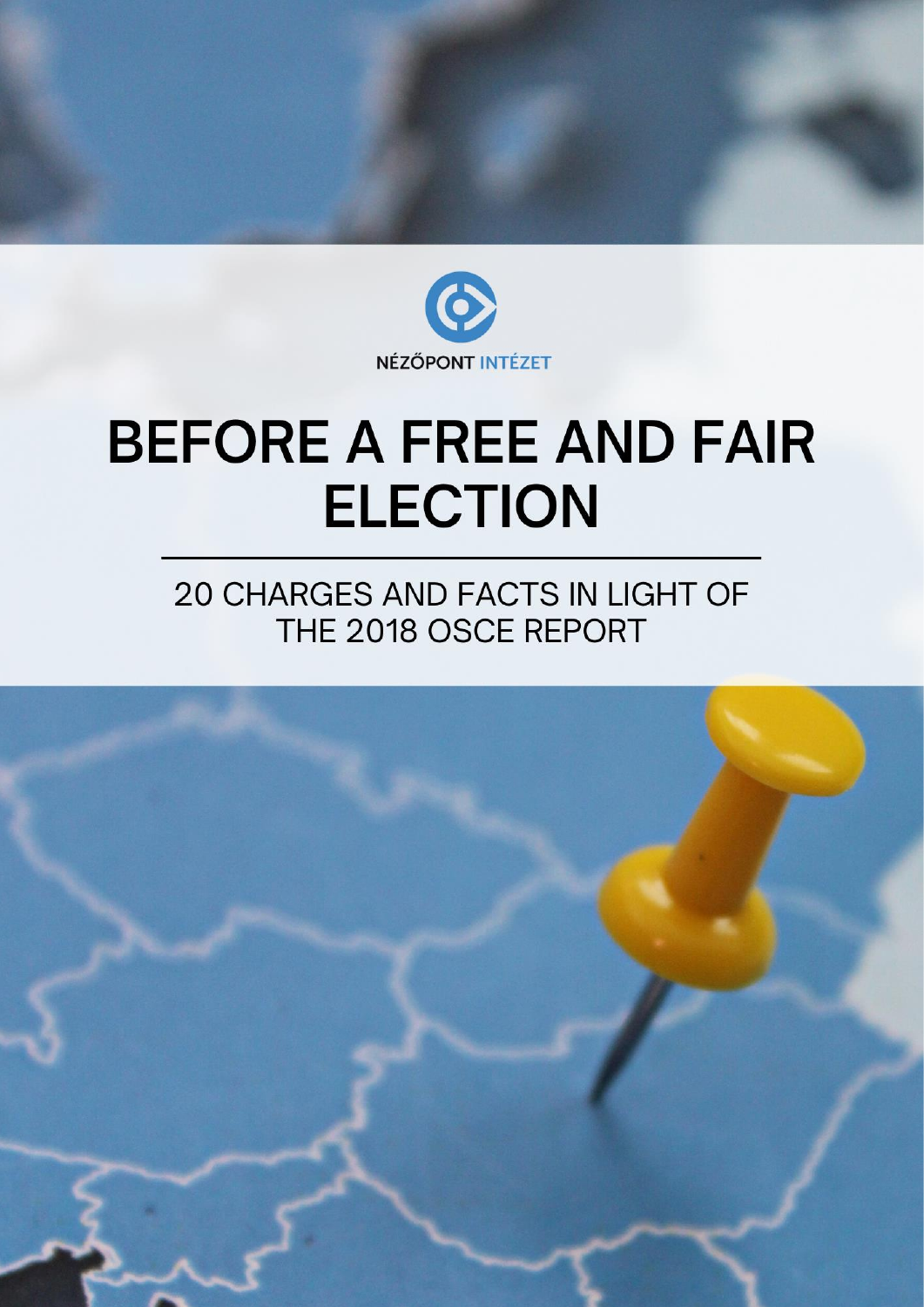#### <span id="page-1-0"></span>Summary

- The Hungarian electoral system's 2011 reform met several social, political and legal expectations. In spite of this, the new regulation has been criticised in the past decade. The majority of the objections have been made by opposition parties or civic groups that are critical of the government, based on political rather than professional aspects.
- Not only is the Hungarian public sphere used regularly to undermine trust in the electoral system, but international media and organisations also often echo these charges. 62 members of the European Parliament called for a strict on-site monitoring of the Hungarian elections, and 20 anti-government Hungarian civic groups urged OSCE in a letter to deploy a full election observation mission to Hungary.
- On this occasion, Nézőpont Institute collected the 20 most widespread criticisms in the 2018 OSCE report on Hungary to objectively analyse whether they are factual and still valid.
- Half of the criticism in the report was already unfounded at the time when it was put forward. The reasoning behind these objections primarily followed the opposition's rhetoric, for example with regards to the situation of civic groups, ruling party advertising, the public service media, media pluralism, media freedom, the media authority, or out-of-country voters.
- Some objections in the report can be seen as outdated, as either the regulations have been modified or the situation has changed. For example, a tightening of the law has limited the opportunities of the so-called "business parties". The possibility of errors when reviewing election disputes has been reduced. The long wait times and delays caused by absentee voting have become easier to prevent after the law was amended.

The criticisms that are still valid contain claims that can be held against the opposition just as much, if not more, as against the government. These include the lack of substantive debates, intimidating rhetoric or influencing the minority. The regrettable underrepresentation of women among the candidates comes from the political culture and not from the lack of quotas. At the same time, reviewing and adjusting constituency boundaries again are tasks yet to be done by the legislative assembly.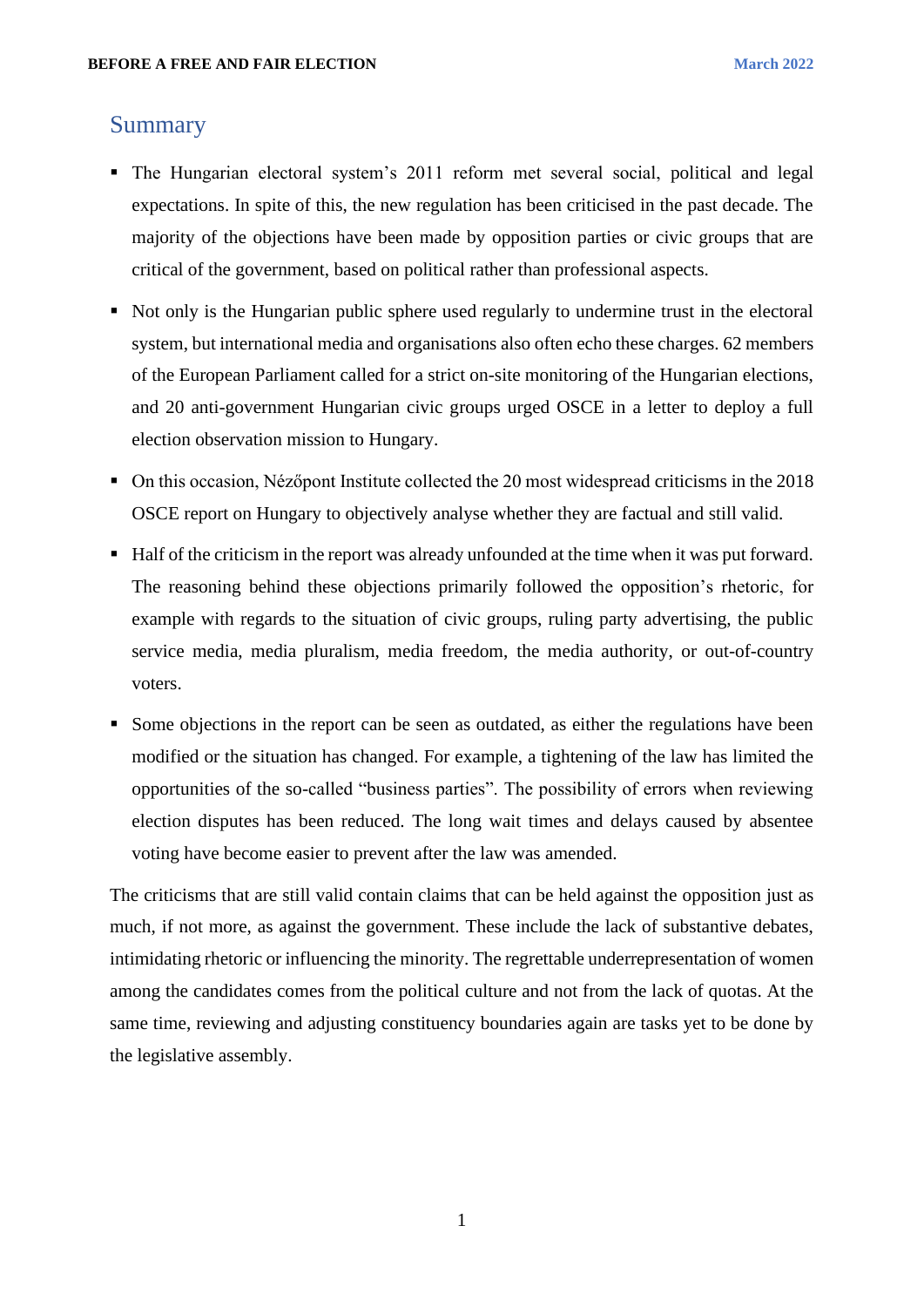# <span id="page-2-0"></span>Table of Contents

| 1.  |                                                                                      |
|-----|--------------------------------------------------------------------------------------|
| 2.  |                                                                                      |
| 3.  | Parallels between the advertisements of the government and of the ruling party 6     |
| 4.  | Issues concerning the financing of government campaigns and ruling party campaigns 6 |
| 5.  |                                                                                      |
| 6.  |                                                                                      |
| 7.  |                                                                                      |
| 8.  |                                                                                      |
| 9.  |                                                                                      |
| 10. |                                                                                      |
| 11. |                                                                                      |
| 12. |                                                                                      |
| 13. |                                                                                      |
| 14. |                                                                                      |
| 15. |                                                                                      |
| 16. |                                                                                      |
| 17. |                                                                                      |
| 18. |                                                                                      |
| 19. |                                                                                      |
| 20. |                                                                                      |
|     |                                                                                      |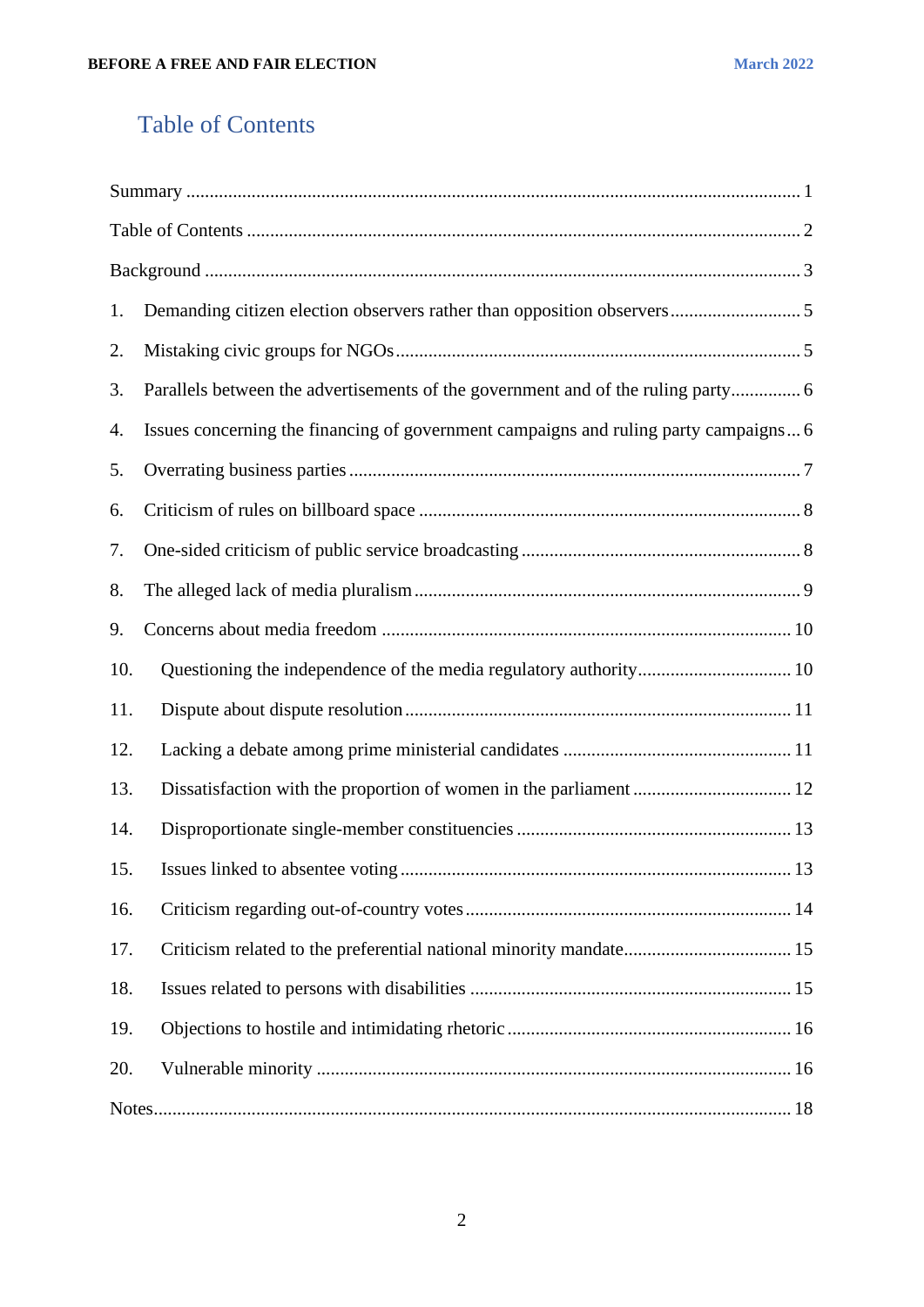#### <span id="page-3-0"></span>Background

On 3 April 2022, parliamentary elections will be held in Hungary, the ninth since the regime change and the third under the rules of the new electoral system, adopted in  $2011<sup>1</sup>$ . The amendment 11 years ago kept certain parts of the previous regulation but also resulted in some substantial changes.

The reform met several social, political and legal expectations. One of the first measures of the ruling majority of the parliament elected in 2010 was to remedy an old issue, to grant the right to vote to ethnic Hungarians living abroad. Yet another longstanding obligation was fulfilled when the 13 national minorities in Hungary were granted the opportunity to elect representatives and nationality advocates. Fidesz-KDNP's Programme of National Cooperation already mentioned a smaller parliament as the "most important expectation related to public law, a decade in the making". Fulfilling this, the number of MPs was cut from 386 to 199.<sup>2</sup> Partly because of this, and partly because of existing significant disproportionalities, the number of constituencies and some of their boundaries were revised. The two-round system, seen as too expensive, was replaced with a single round, in line with European trends. The use of surplus votes was changed, too. Today, every vote counts. Votes cast for any candidate who failed to win the mandate and votes not needed for the victory of the winner are counted on the national list. The new regulation values ensuring governability; based on this principle, the majority elements were given more weight.

The new electoral system and its amendments have been met with diverse criticism. The amendment on the pre-registration of voters was subject to a lively public debate, then vetoed by the Hungarian president, after which the Constitutional Court ruled it unconstitutional. Some valid criticism call on the reforms to continue. For example, concerns have been raised about the disproportionality of constituencies. Due to internal population movement, the number of persons eligible to vote has changed in some constituencies; this requires further intervention.

Most of the criticism, however, has undoubtedly been politically motivated. The opposition parties have identified their smaller-than-ideal parliamentary strength that could be used during the making of the new law with the lack of substantive debate. The new law containing the new constituency boundaries and the new electoral system was adopted after three months of substantive debate at the end of 2011 by the parliament. Real life also made a mockery of the charge that abolishing the second round would deprive the opposition parties of the opportunity to coordinate their election efforts. As shown by the coordinated selection of candidates in 2018

3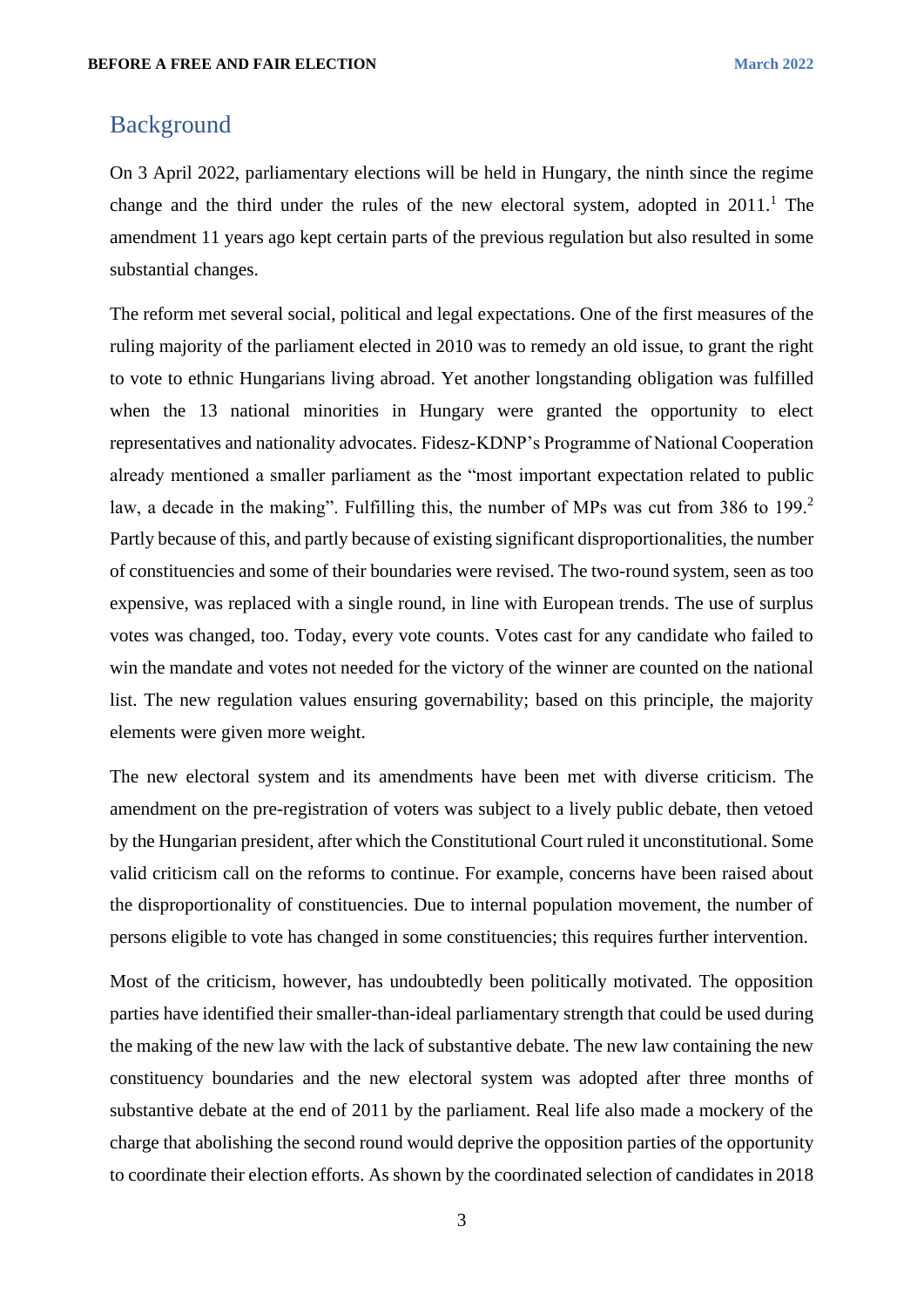and the complete cooperation in 2022, parties have the chance for this even before the election. More recently, the amendment to tighten the rules on drawing up national lists, targeting "business parties", has been used by the opposition to come up with political charges. They accused the ruling majority of controlling the electoral choices of the opposition, even though a number of opposition leaders had earlier spoken up for drawing up joint lists.

Raising prior concerns about the fairness of the elections has become a usual part of election campaign communication in the past decade. The joint opposition's candidate for prime minister suggested already in November 2021 that "Fidesz is preparing for organised electoral fraud."<sup>3</sup> Not only is the Hungarian public sphere used regularly to undermine the trust in the electoral system, but international media and organisations also often echo these politically motivated charges.

Observers from the Organization for Security and Co-operation in Europe (OSCE) have regularly been deployed to the Hungarian elections for decades, with the exception of 2006. In line with usual practices, they come to Hungary at the invitation of the government. In a nearly unprecedented manner, this January OSCE proposed a full election observation mission in Hungary.<sup>4</sup> The unusual proposal is risky for OSCE, too, as making this decision in line with the expectations of opposition figures threatens its "free and fair" expression of opinion. Nearly 20 anti-government Hungarian civic groups<sup>5</sup> have urged OSCE in a letter to deploy a full election observation mission to Hungary. 62 members of the European Parliament<sup>6</sup> have also called for strict monitoring of the Hungarian election.

On this occasion, Nézőpont Institute collected the most significant criticisms of the OSCE Office for Democratic Institutions and Human Rights (ODIHR) report on the country's 8 April 2018 parliamentary elections<sup>7</sup> and examined them objectively, freely and striving for a fair assessment to see whether they are well-grounded and still valid today.

4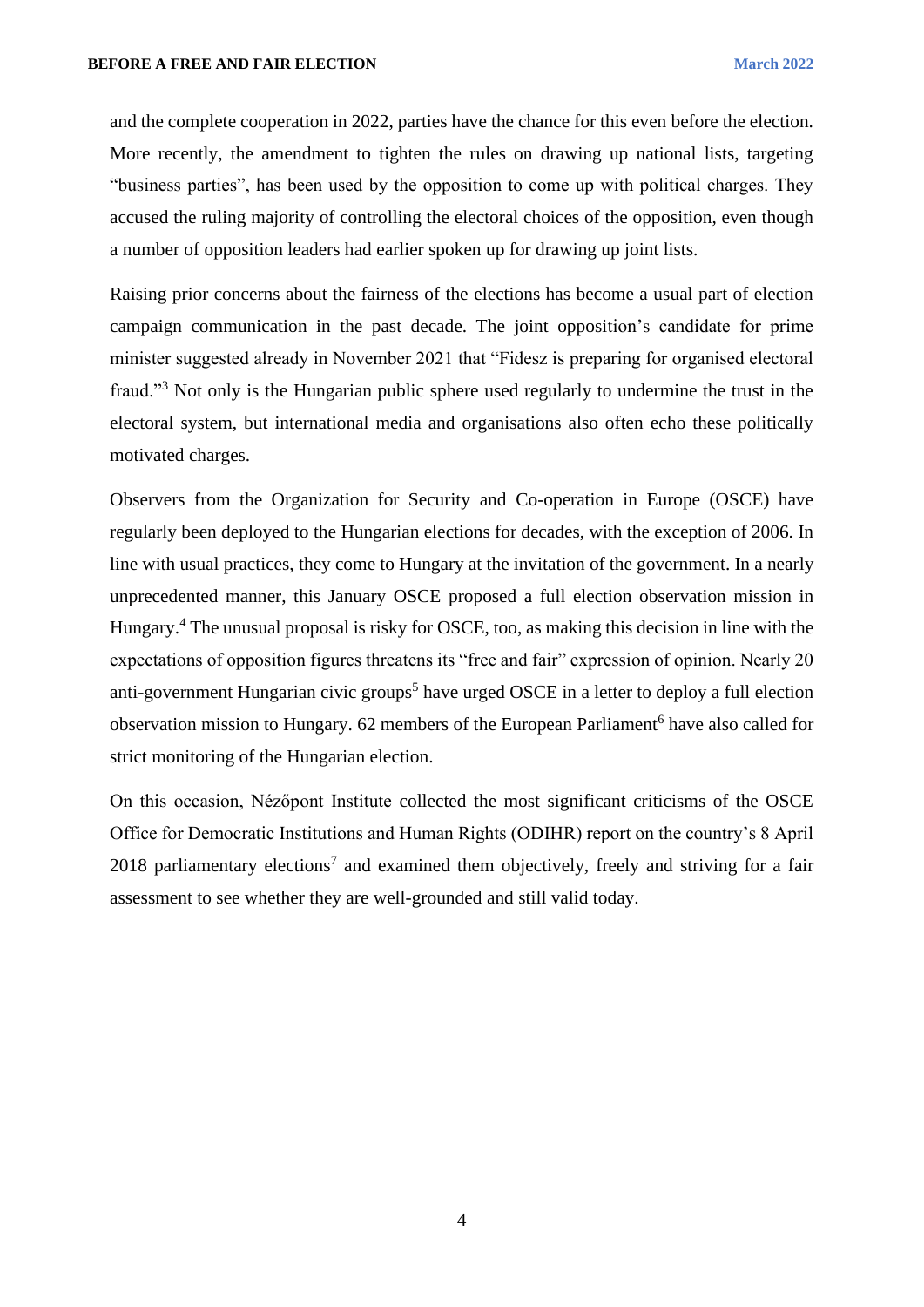# <span id="page-5-0"></span>1. Demanding citizen election observers rather than opposition observers

In their 2018 report, OSCE observers noted with concern that "the legislation does not provide for citizen election" in the elections.<sup>8</sup>

This is only a half-truth. While the legal environment, indeed, rules out citizen observation from civic groups, the report itself concedes that independent candidates and political parties that have registered party lists can appoint up to two delegates each to serve as full members of each polling station commission. While the standpoint of party delegates is known, civic delegates appearing as independent could easily distort the proportionate composition of party delegates keeping each other in check. Although the opposition had the right to send its own delegates to polling stations, its organisational weakness resulted in leaving a significant part of polling stations without an opposition delegate in 2018. It is up to left-wing parties' efforts, rather than a legal change, to avoid a repeat of this disproportionate scenario from four years ago. Among other things, this is why the opposition has launched the "20,000 for fair elections in 2022" (20k22) movement. It is also the reason for civic groups' Let's Count Together Movement. According to the latest media reports, nearly 30,000 citizens have signed up to be on the polling station commissions within this framework.<sup>9</sup>

# <span id="page-5-1"></span>2. Mistaking civic groups for NGOs

The fact that the report contains charges that go beyond the topic of election observation, such as remarks about the political situation of civic groups, is proof that the report echoes the rhetoric of the opposition. According to the 2018 report, "Legislative constraints on the operation of certain types of CSOs, coupled with intimidating rhetoric by government officials against civil society, potentially stifled initiative and contributed to a climate of selfcensorship."<sup>10</sup>

However, this is a conceptual error, mistaking non-political civic organisations for NGOs involved in politics. In Hungary, trust in NGOs has been shaken once they started putting pressure on the policies of the majority-elected government, while they have no political mandate and they have been abusing the legally institutionalised framework of volunteer civic activities. One of the most severe examples of interference took place in 2020 when some institutions in the Soros network, posing as independent and professional, tried to persuade the leaders of the European Union to sanction the Hungarian government during the pandemic

5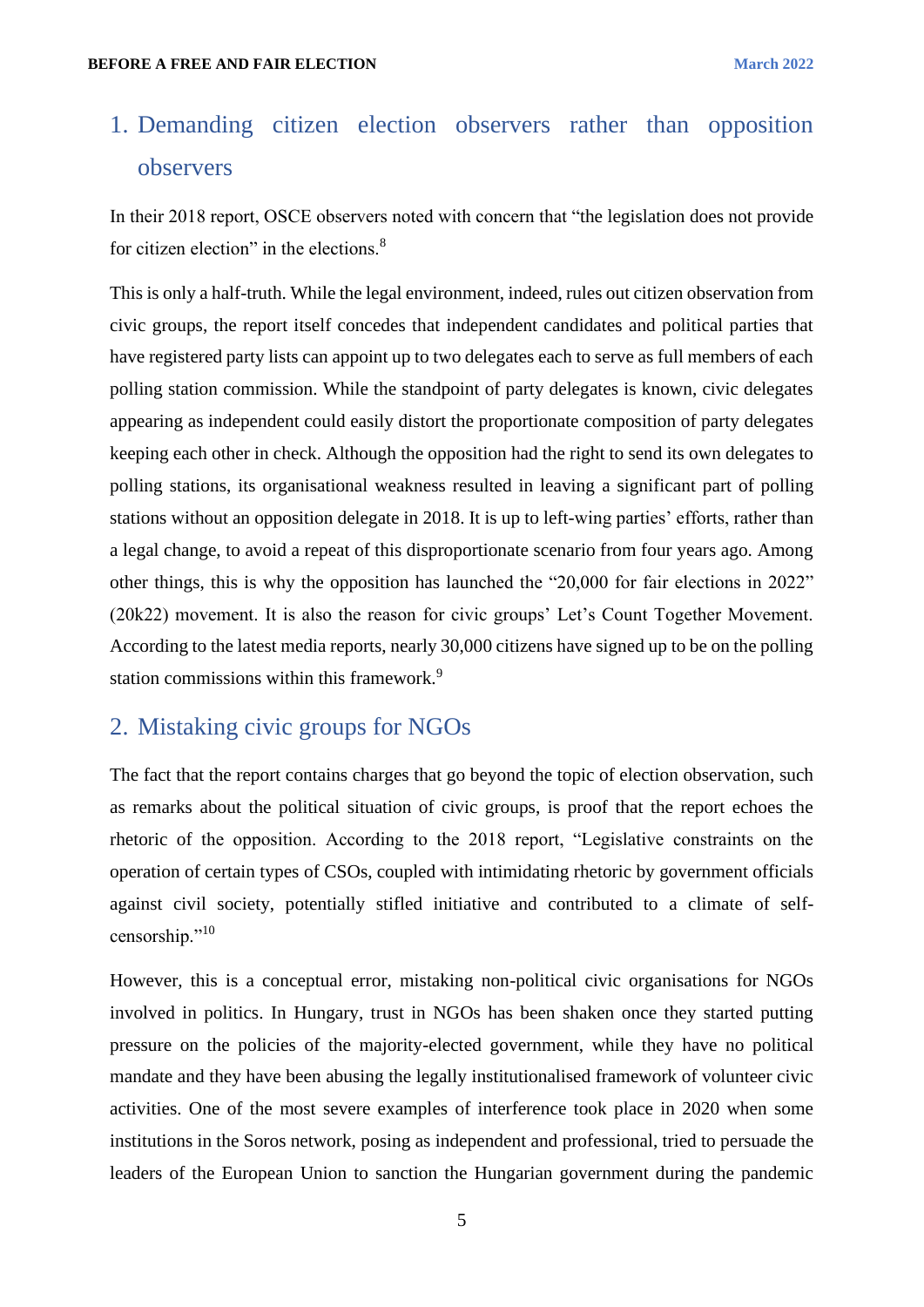defence.<sup>11</sup> The latest scandal erupted in February this year when the director of the *World Association of Newspapers and News Publishers,* a group financed by the Open Society Foundation, revealed that they conduct research in Hungary with the aim of influencing Hungarian public opinion. $12$ 

# <span id="page-6-0"></span>3. Parallels between the advertisements of the government and of the ruling party

Another OSCE objection stated, "Throughout the campaign there was a ubiquitous overlap between the ruling coalition's campaign messages and the government's anti-migration, anti-Brussels, anti-UN, and anti-Soros information campaigns ... The widespread government information campaign was largely indistinguishable from Fidesz campaigning, giving it a clear advantage."<sup>13</sup>

As in 2018, the charge cited is unjustified in 2022. The government's advertisements concern the referendum on the child protection law, to be held on the same day as the general elections, in addition to calling for preserving Hungary's peace and safety in the current wartime. As far as the latter issue go, the ruling parties and the opposition parties are of the same view.

# <span id="page-6-1"></span>4. Issues concerning the financing of government campaigns and ruling party campaigns

According to the 2018 report, "the ability of contestants to compete on an equal basis was significantly compromised by the government's excessive spending on public information advertisements that amplified the ruling coalition's campaign message."<sup>14</sup>

Since 2010, the Hungarian government has been running information campaigns to draw voters' attention to certain issues of public interest; at the same time, the largest ruling party focuses on the same issues in its own campaigns. Under an agreement and for a contractually set price, the government has agreed to give non-exclusive usage rights on the information campaign's visual identity for Fidesz. Fidesz has been given the rights for use of trademarks for the related slogans.<sup>15</sup> This is the way the slogan "Hungarian reforms work" was given to Fidesz and its parliamentary group in 2015, and to the Association of the Hungarian Civic Cooperation (MPPE) in 2016. MPPE obtained the slogan "Hungary is getting stronger" in a similar way for free in February 2017. In the same way, these are available for use for everyone who wants to communicate the positive messages of the government's campaigns.<sup>16</sup>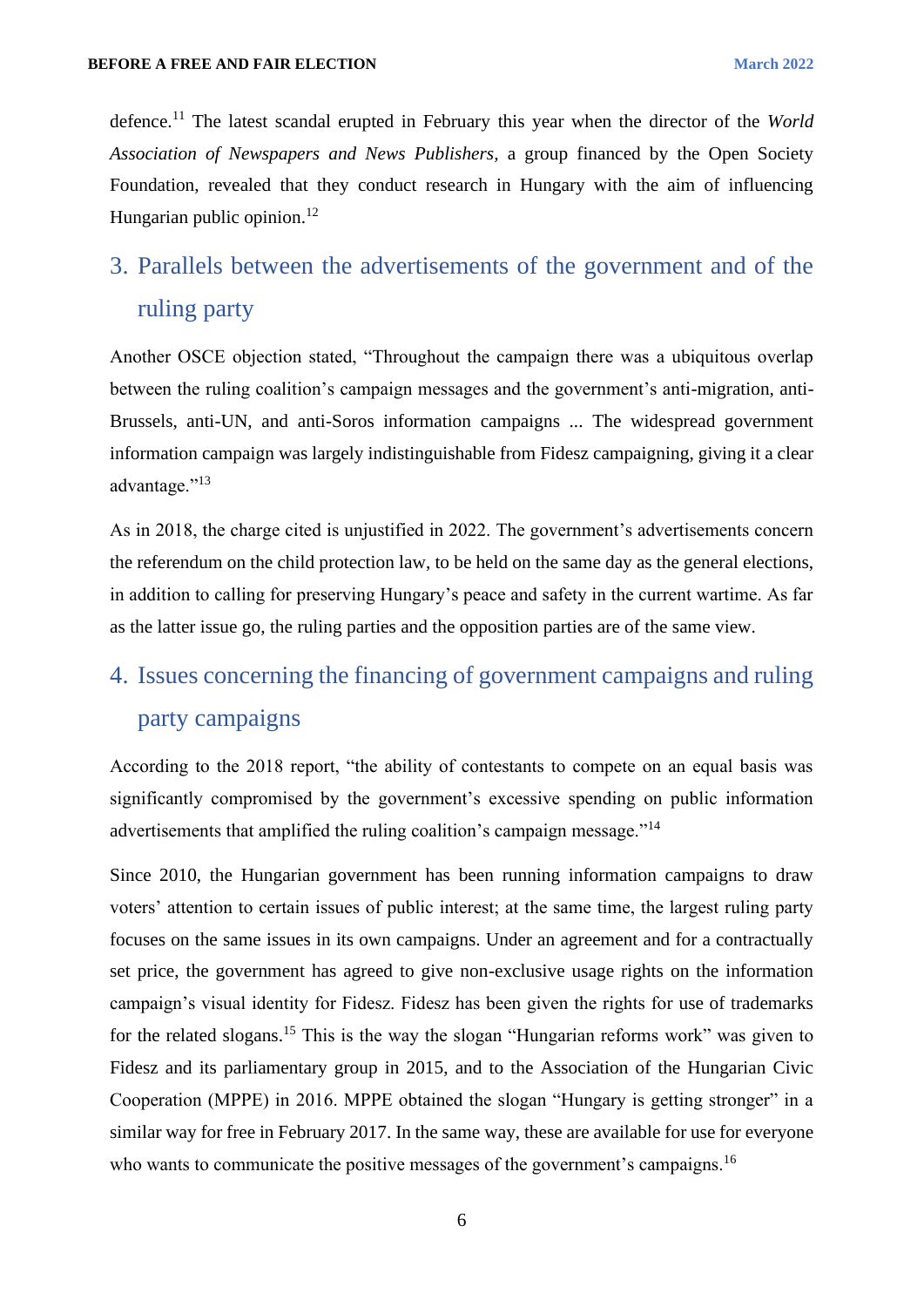# <span id="page-7-0"></span>5. Overrating business parties

The report covered campaign financing and the quality of monitoring the related expenses. It states, "Overall, the electoral legal framework forms an adequate basis for democratic elections. However, a number of important aspects of the electoral process are insufficiently regulated, in particular, campaign finance and the use of state resources during the campaign."<sup>17</sup> The report touches on fraudulent, unknown new parties. "While the misappropriation of public funds was the most commonly cited ground by ODIHR LEOM interlocutors for the proliferation of these parties, other reasons included their potential for dividing the vote, particularly in tightly contested races."<sup>18</sup>

While it is factually correct that these organisations, commonly referred to as "bogus parties" or "business parties" might have taken votes away from other parties, this risk may be the same for every real party. In 2022, no party lacking community support could draw up a national list. This means such parties can only get into the parliament with individual candidates. At the end of 2020, the ruling parties backed an amendment of the electoral law that would have increased the number of candidates needed for parties to register a national list from 27 to 50 in nine counties. In the end, an even stricter proposal by independent MP János Volner was adopted, making the minimum requirement 71 candidates in 14 counties in order for a party to register a national list. Additionally, the electoral law has in recent years become stricter in campaign finance issues, too. The law also requires parties with national lists to pay back the subsidies received to the Hungarian State Treasury if the party is unable to reach at least one percent of the valid votes cast for party lists or if the party list drops out from the election on the basis of the law on the electoral procedures. Under the Hungarian electoral rules, if a candidate in a single-member constituency wants to take advantage of the HUF 1 million campaign subsidy, he/she must sign an agreement with the Hungarian State Treasury. The Treasury opens a card coverage account for the candidate and issue a Treasury card. The support may only be used to cover costs related to campaign activities. Under the agreement, candidates must submit a financial statement to the Treasury within 15 days after the individual results of the election in the relevant single mandate constituency have become effective. The statement is reviewed by the Treasury. It is important to note that parties this year are receiving more support than ever before. Parties that have candidates in at least 71 districts receive HUF 470 million; those that have candidates in at least 80 districts receive HUF 588 million, and parties with candidates in every constituency get HUF 706 million (nearly  $E2$  million) from the central budget.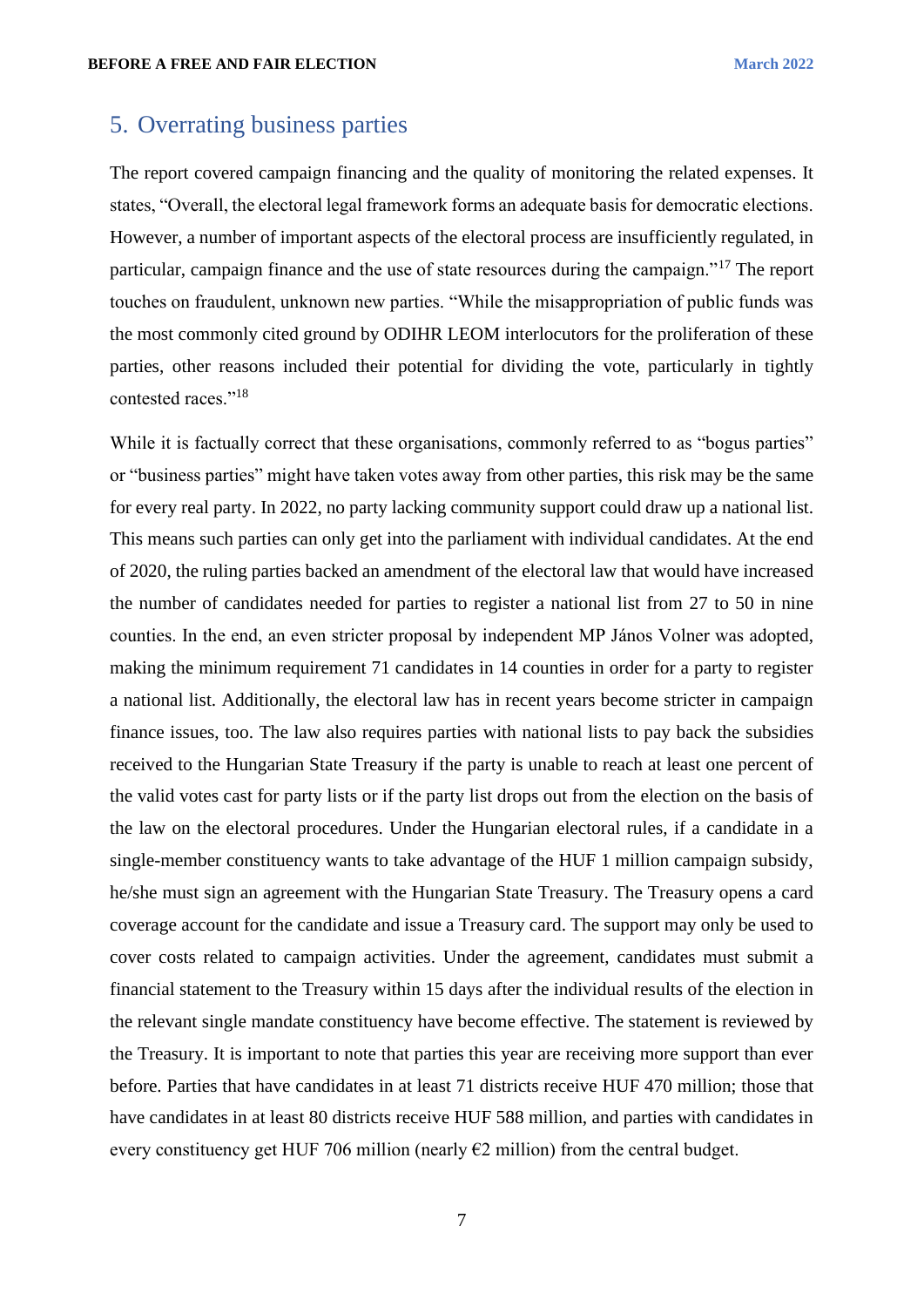# <span id="page-8-0"></span>6. Criticism of rules on billboard space

The interlocutors, probably belonging to the opposition, asked by the 2018 mission "pointed to difficulties securing billboard space due to the politically polarized nature of the advertising market."<sup>19</sup>

Since then, the amendment of the electoral law coming into effect on 1 September 2018 made the usage of billboards in the campaign period more transparent. It requires putting the name and address of the publisher and the person responsible for the publication on the poster. Yet the law does not put forward detailed rules for posters as it does for the regulation of political advertisements.<sup>20</sup> In 2020, the State Audit Office of Hungary confirmed<sup>21</sup> that the election billboard market must be further regulated. At the same time, the Audit Office report also highlighted that in 2014-2019, the number of publications wishing to publish political advertising relating to the same successive elections decreased. This shift is exemplified by the fact that in the first official month of the 2022 campaign, between 13 February and 14 March, HUF 69 million was spent on Péter Márki-Zay's Facebook adverts and HUF 32 million on Viktor Orbán's Facebook ads.<sup>22</sup> Billboards are thus less relevant than they were four, eight or 12 years ago. The campaign today takes place primarily on social media where the market is not limited. Regulating social media, not billboards, may be the great challenge in the future.

# <span id="page-8-1"></span>7. One-sided criticism of public service broadcasting

The OSCE report four years ago was concerned that "clear patterns of political bias on the part of the public broadcaster"<sup>23</sup> were revealed.

However, this issue is not limited to Hungary. Public service media all over the world have been criticised for their pro-government practices. Even Germany, France, Italy, Greece and Spain have recently got similar comments for their public media.<sup>24</sup> In a ruling in 2014 that tried to ensure the public broadcaster's independence from the state, the German Constitutional Court said that German political parties influenced ZDF.<sup>25</sup> Some groups that are critical of the government have taken to calling the German public service broadcaster *"Lügenpresse"* (lying press).<sup>26</sup> What is more, the German public broadcaster in the Hungarian electoral campaign supports the left by presenting the Hungarian opposition's narrative in a one-sided manner, supported with factual errors<sup>27</sup> or by running a documentary that discredits the Hungarian government.<sup>28</sup>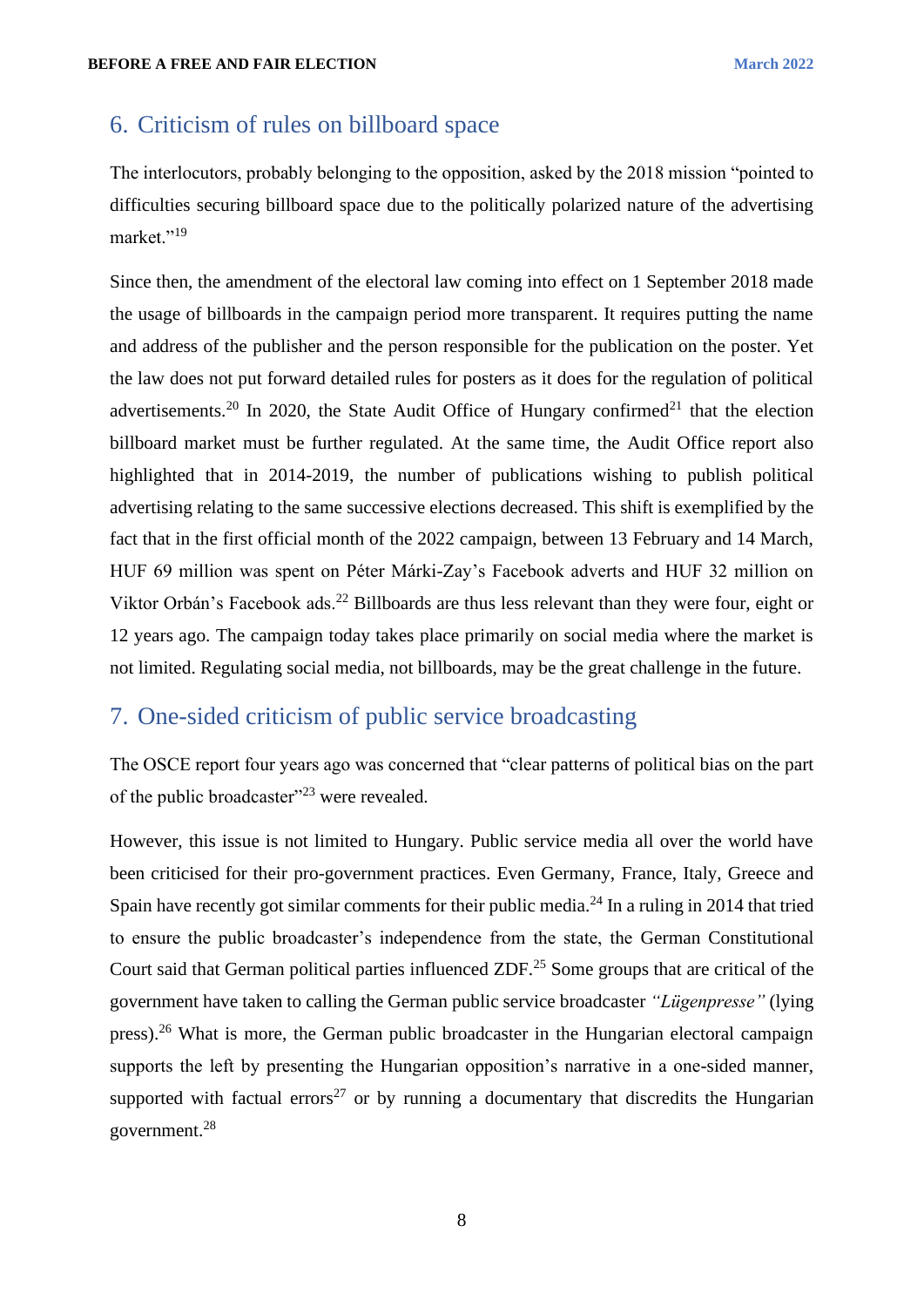The Hungarian public media were not anti-government before 2010 and they have not been anti-government since then. For example, in 2006, under the left-liberal government, the public service media were completely silent about the police brutality against the nationwide antigovernment demonstrations.

In addition to the public service media, Hungary also has publications by local councils operating on public funding. Regarding these publications, it is worth noting that since the 2019 local elections, Budapest and most of its districts have been under the control of the opposition. The same is true for 10 out of 23 Hungarian cities. In most places, the change in the local government brought about a change in the editors-in-chief. Local council's publicly funded publications in opposition-led towns have started to present the values of the left-liberal side and have started to spread messages in line with their interests. They have been doing this even though local publicly funded media are also public service media. That is, on the local level the opposition is not worried about the loyalty of these publications to the (local) government.

### <span id="page-9-0"></span>8. The alleged lack of media pluralism

Assessing the situation of the media, the observers in 2018 complained that the regulations adopted in 2010 were unchanged although according to the OSCE Representative on Freedom of the Media they are "»limiting media pluralism«" and they "impact election coverage."<sup>29</sup>

This claim is factually incorrect; media research shows an increase, rather than a decrease, in media diversity in Hungary in the past 12 years. Between 2010 and 2022, the number of media outlets critical of the government has grown from  $35$  to  $55<sup>30</sup>$  In this period, 26 new, antigovernment media outlets were established and only six ceased publication. Considering the election campaign, it is important to note that the pro-government and the anti-government media have similar potential audience reach. According to our survey conducted in the third quarter of  $2021^{31}$ ,  $81.6\%$  of the Hungarian audience consume pro-government media and 80.6% consume anti-government media. The proportion of those who consume exclusively progovernment media products was 5.7%, a third smaller than those who consume exclusively anti-government media (9.2%). It is clear, then, that since 2010 media pluralism in Hungary has not decreased but increased, and that the potential reach of pro-government and antigovernment media content is well balanced and roughly the same size.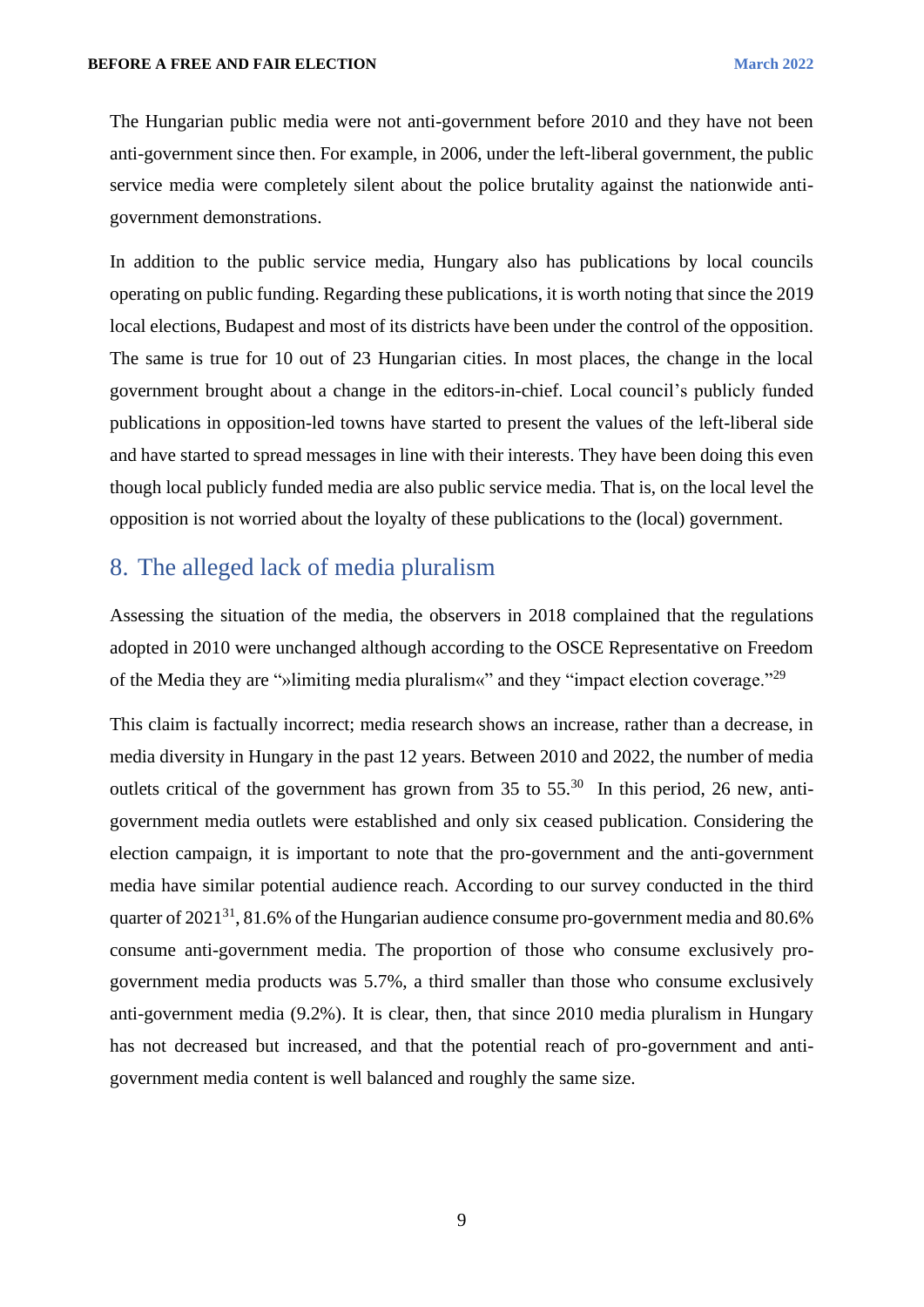#### <span id="page-10-0"></span>9. Concerns about media freedom

The report also had concerns about "the lack of media's editorial independence," and "restrictive content requirements."<sup>32</sup>

This observation is also questionable, as Hungary's constitution<sup>33</sup> and its laws<sup>34</sup> *de jure* guarantee the freedom of the press and the freedom of expression, and the Hungarian media market *de facto* brings these freedoms into effect. Memorable examples of taboo-free journalism include the cover of anti-government weekly Magyar Narancs depicting Viktor Orbán with a Hitler moustache<sup>35</sup> or as transgender<sup>36</sup>. Another example is critical daily Népszava's caricature of Jesus Christ<sup>37</sup>.

A related, and recurrent, part of the OSCE report is that defamation is a criminal offence, punishable by up to three years imprisonment. The report's authors suggest that this regulation creates uncertainty, hampering professional journalism. To rectify it, they recommend that criminal defamation provisions should be repealed in favour of civil sanctions.<sup>38</sup>

In reality, the cited criminal offence was adopted in reaction to a severe abuse of the freedom of the press, namely a video forgery scandal during the interim local election in October 2013 in the town of Baja.<sup>39</sup> In the campaign, the socialist party tried to discredit Fidesz with a fake video recording, but their attempt was exposed. It was exactly to avoid such attempts at election fraud and in order to ensure fair elections that the making and publication of false audio or video recording tending to harm a person's reputation was regulated as a special case of slander.<sup>40</sup>

# <span id="page-10-1"></span>10. Questioning the independence of the media regulatory authority

The 2018 OSCE report raised concerns over the "absence of a politically independent regulatory body."<sup>41</sup>

Yet a 2020 analysis based on the decisions of the Media Council of the National Media and Infocommunications Authority by Médianéző Centre shows that between 2012 and 2020, over two-thirds of the penalties issued were linked to right-wing media outlets, and less than onethird to left-liberal outlets.<sup>42</sup> In the period studied, 66% of the fines, HUF 357 million was levied on pro-government media outlets, while critical media paid HUF 183 million, or 34% of the fines. Based on the fines, we can conclude that the Media Council closely monitors the activities of the pro-government media, and it cannot be accused of being biased in its decisions. It is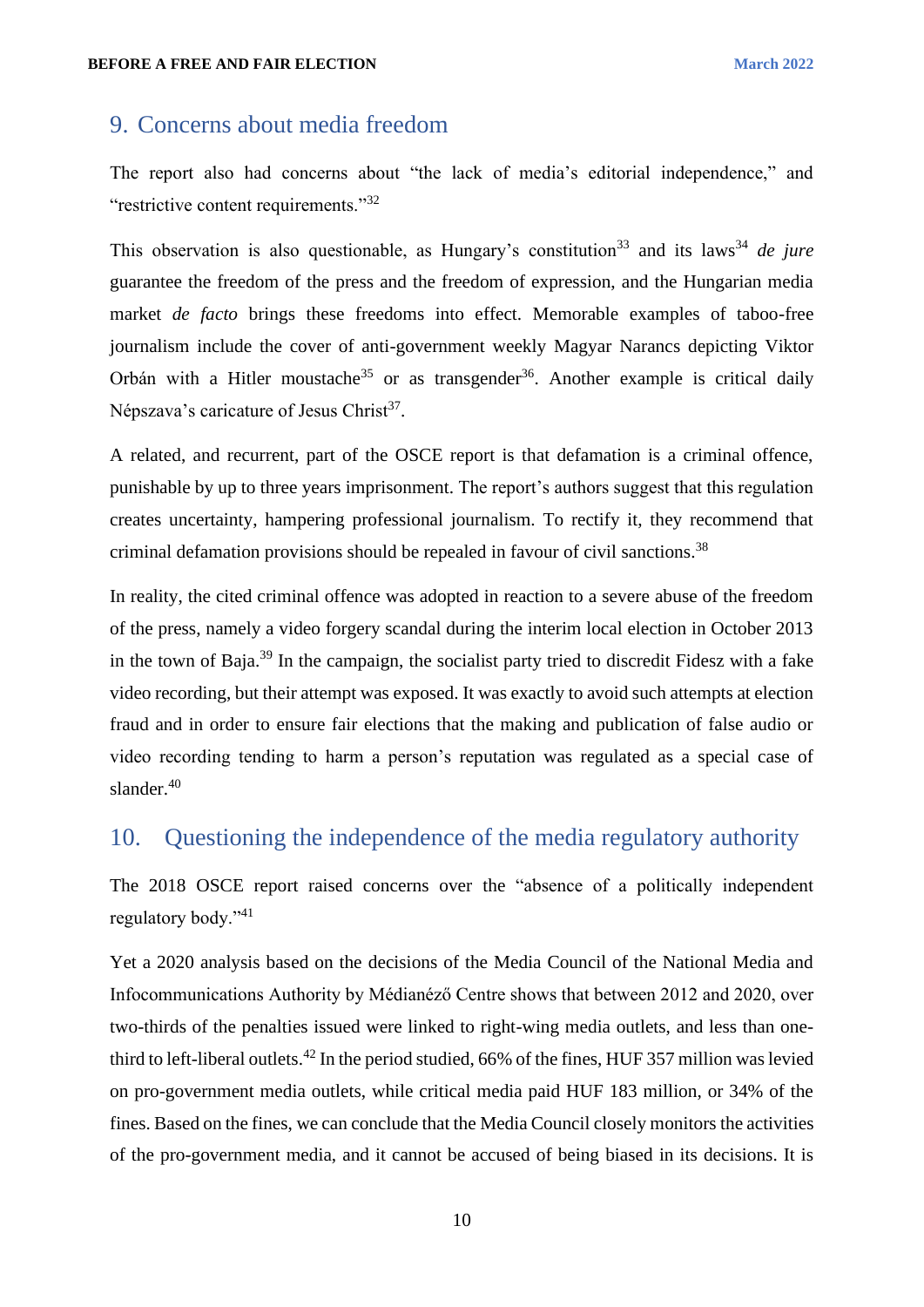clear, then, that the legal environment created since 2010 has not hindered the growth of Hungarian media outlets, has not decreased media diversity, and it has not restricted the freedom of the press and the freedom of expression, either. Factually speaking, there is no doubt as to the independence of the media authority.

### <span id="page-11-0"></span>11. Dispute about dispute resolution

Complaints can be submitted to the election committee on the basis of the electoral law, and the decision of the committee can be appealed.<sup>43</sup> The 2018 OSCE report states that although all disputes were reviewed expeditiously, " there is no guarantee to a public hearing at any level of the dispute process."<sup>44</sup>

It is key for election disputes to reach decisions in a reasonable time. For this reason, the electoral law sets tight deadlines for decision-making. The three-day deadline prescribed by law could not be met having public hearings. The process is not public, but public hearings would lead to prolonged procedures that would prevent the relevant bodies from meeting the legally set decision-making deadlines, especially given the increased number of cases at election times.

The report criticises the National Election Committee (NEC) for rejecting a large number of complaints and appeals "on formal grounds (for example, for not having complete personal information, identification number, and full address of the complainant or the registration information of the nominating organisation)."<sup>45</sup>

Yet in April 2018, NEC decided, with 17 votes for and 8 against<sup>46</sup>, to require the National Election Office to prepare a sample submission<sup>47</sup> to help submitting election complaints or appeals.

# <span id="page-11-1"></span>12. Lacking a debate among prime ministerial candidates

The 2018 report raised objections to the fact that "there was one televised debate among three opposition prime ministerial candidates" and that "the incumbent prime minister declined to participate in any debates, limiting voters' ability to compare key candidates directly."<sup>48</sup>

The current Hungarian prime minister has created a tradition of having debates between prime ministerial candidates in Hungary. Among currently active politicians, he is the one who has participated in such debates the highest number of times. At the same time, no public figure has any legal requirement to take part in such debates. If the claim that "voters' ability to compare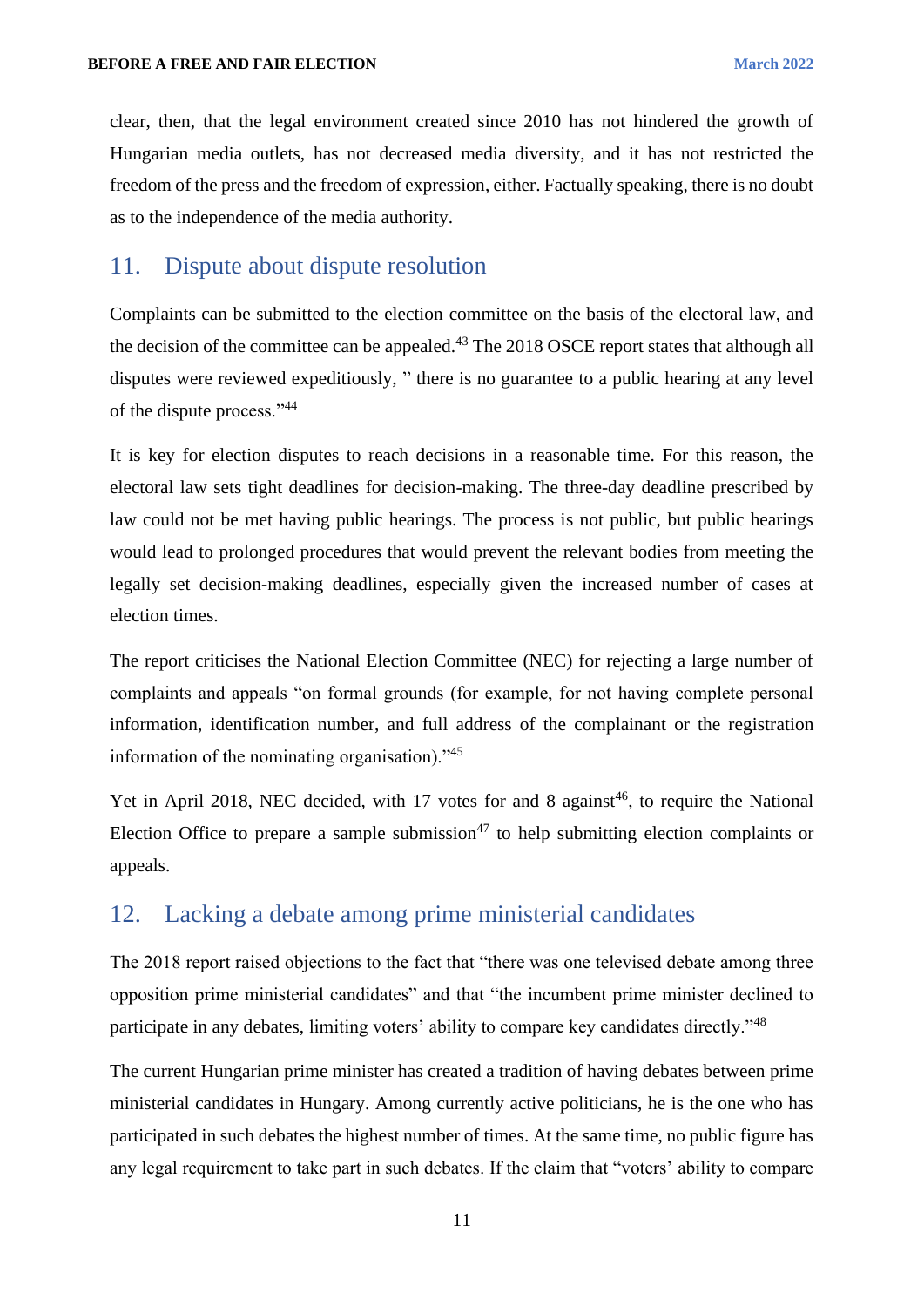key candidates directly" was limited was indeed true, this would be reflected in the popularity of the candidate that rejects the debate.

Just because candidates for prime minister agree to participate in a televised debate, it does not mean that a substantive debate will take place. As the 2006 case shows, such a programme can easily be abused if it is not focused on factual arguments but is dominated by brags and exaggerations that are hard to check in the crunch time before the election. This genre is unsuitable for identifying and exposing large-scale false political statements covering a range of areas. With his lies in 2006, Ferenc Gyurcsány, the most influential leader of the opposition, has contribute to the disillusionment with the genre.

At the same time, Viktor Orbán has never avoided his official duties to respond to members of the parliament or to engage in debates with them in the parliament. In the 2018-2022 parliamentary cycle, the prime minister has been interpellated or given questions 1,394 times in the parliament.<sup>49</sup> DK MPs used this tool of parliamentary control 435 times, Jobbik's representatives 409 times, LMP representatives 171 times, MSZP MPs 164 times, Párbeszéd MPs 105 times, and independent MPs 110 times. There could be, then, space for substantive debate, but the quality of parliamentary questions has significantly fallen in the past few years, thanks to the disorderly, provocative and often vulgar style the opposition has taken to the parliament.<sup>50</sup>

## <span id="page-12-0"></span>13. Dissatisfaction with the proportion of women in the parliament

The 2018 report raises the criticism that "women are underrepresented in political life and there are no legal requirements to promote gender equality in elections."<sup>51</sup> It said that some 30 percent of candidates had been women and the empowerment of women had received scant attention.

This point is one of the less professional and more political objections. This statement by OSCE observers approaches women's parliamentary role from an ideological standpoint. It understands gender equality as having the same number of men and women in office and not as having equal opportunity to be elected or appointed to office. Regarding the proportion of women in parliament, Rwanda is the world leader with an outstanding 61%. Sweden ranks only 12th with 46%.<sup>52</sup> Yet this does not mean that women's equality has progressed farther in the African country than in Sweden. Hungary has no women's quota, because requiring a set proportion of genders would limit consideration for individual competency and achievement. The importance of the political positions women can reach matters more than the proportion of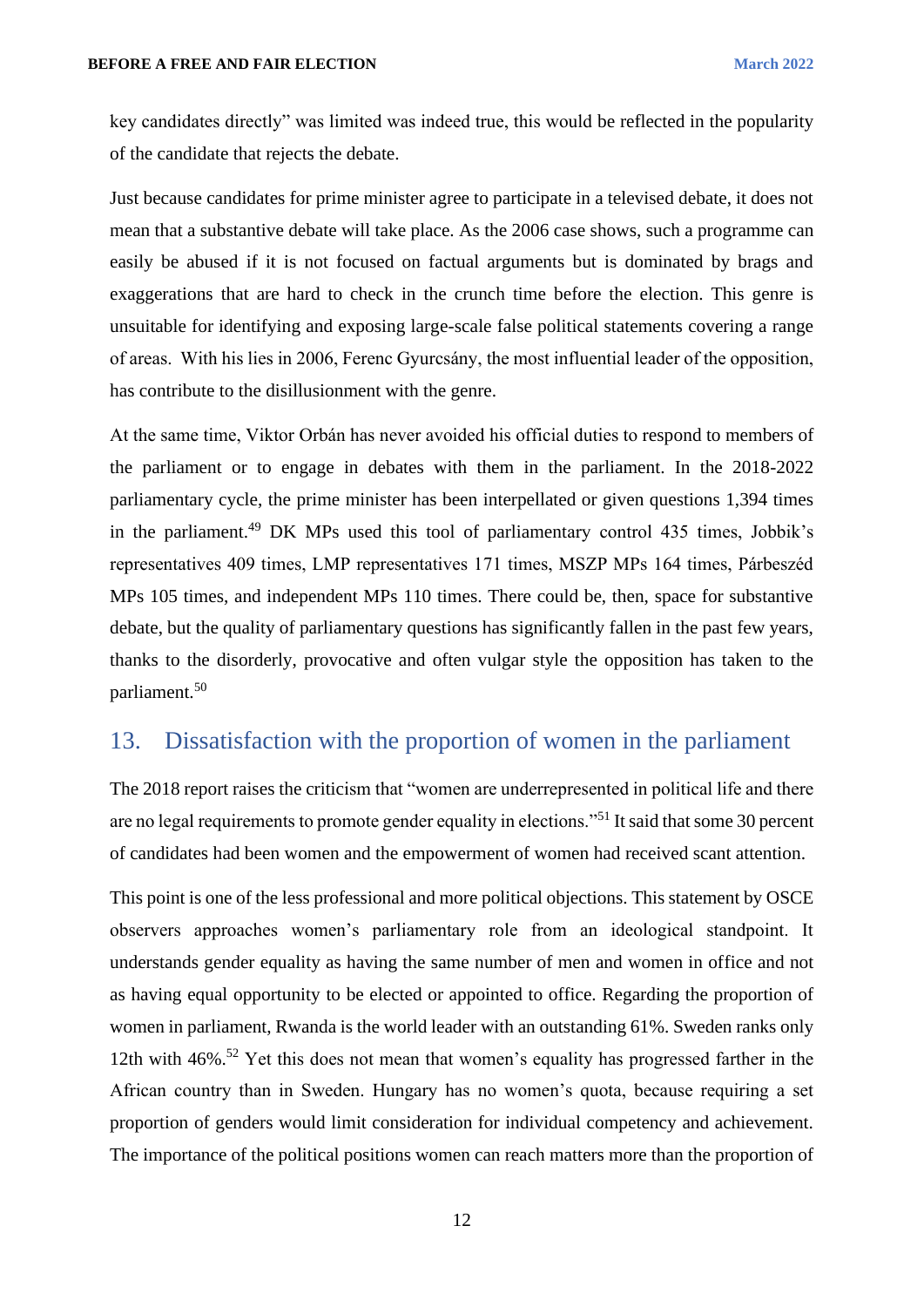women in politics. In a significant development, the Hungarian parliament on 10 March 2022 elected Katalin Novák, a 44-year-old mother of three the president of Hungary. It is also worth noting that the Hungarian government had three female ministers until the end of 2021 (20%).

#### <span id="page-13-0"></span>14. Disproportionate single-member constituencies

The report discusses single-member constituencies being disproportionate, saying "five constituencies exceed the 15 per cent deviation allowed by law... Such discrepancies challenge the equality of the vote."<sup>53</sup>

The problem is still valid; internal migration beyond the district reforms is the reason behind it. In the election in 2006, the single-member district with the highest number of registered voters had 2.5 times as many voters as the district with the lowest number of voters; in 2010, the difference was  $2.75$  times.<sup>54</sup> Thanks to the  $2010$  electoral reform, the  $2014$  election took place in more proportionately sized constituencies. The territorial division of single-member constituencies was set in law, which provides a higher level guarantee than before. It took away the theoretical right the government had to redraw the district boundaries without going to the parliament. The new regulation allows a 20 percent deviation from the average. If this is exceeded, the parliament must automatically modify the district boundaries. Some districts in Pest county register the largest deviation with a higher number of voters than the average, while some districts in Tolna and Somogy have much smaller populations than the average. Constituencies cannot be modified in the time period between the first day of the year preceding the parliamentary election and the day of the election. No reform was adopted by 31 December 2020. Revising the districts will be a task for the parliament to be elected in 2022.

#### <span id="page-13-1"></span>15. Issues linked to absentee voting

The report four years ago discussed that "although the law provides that the number of voters in each polling station should be between 600 and 1,200 voters, in the majority of polling stations with 'transferred voters' the number exceeded 3,000 voters, reaching as many as 10,000 in a few cases."<sup>55</sup> This led to long queues and delays at these polling stations.

Since then, the law on the electoral procedure has been amended, allowing the National Election Office to better manage the extra voters resulting from the transferred votes. The deadline to register for an absentee ballot has been moved to nine days prior to the election. This means the elections offices concerned have more than a week to make the polling station suitable for larger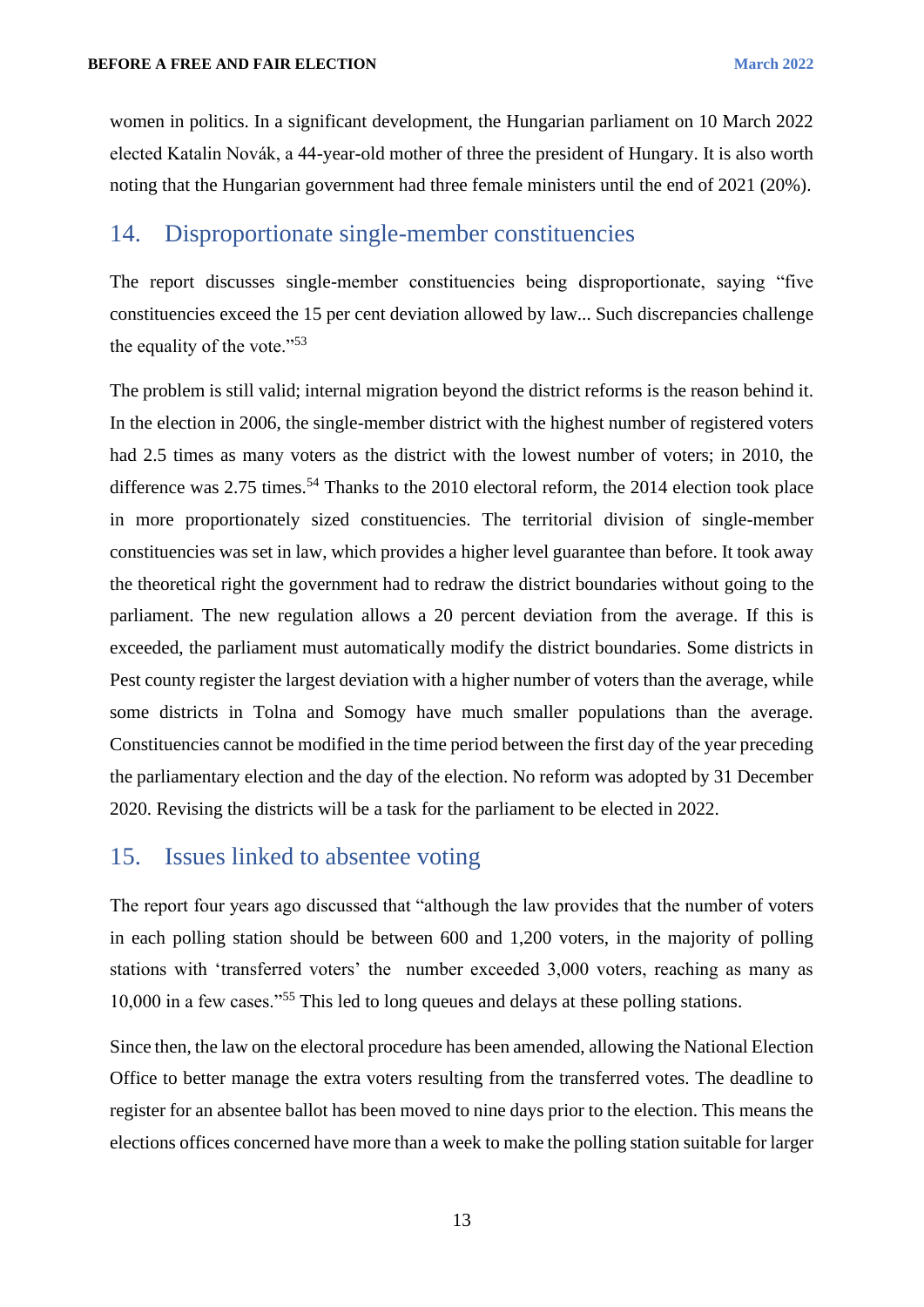crowds, knowing the number of absentee voters. They can make arrangements to have bigger staff, more space and more tables for absentee voters.

#### <span id="page-14-0"></span>16. Criticism regarding out-of-country votes

According to the 2018 OSCE report, "the differing voting procedures for voters abroad with and without in-country domicile challenged the principle of equal suffrage."<sup>56</sup>

This charge reinforces the opposition's narrative that the principle of equal suffrage is violated by the government putting Hungarians without an in-country domicile at an advantage by allowing them to vote by mail, while those with a domicile in-country must come home or go to one of the 146 diplomatic missions to vote. This is a dispute OSCE, echoing the opposition's rhetoric, has with the Hungarian Constitutional Court. In 2016, the supreme judicial organ of the Hungarian constitutional state declared that the differential treatment has objective, reasonable grounds, following from objective considerations based on perspectives set in the Fundamental Law. Voters with a permanent residence in Hungary can be expected to cast their votes in person, either in Hungary or at a diplomatic mission, considering that they have full voting rights. They can vote for both single-member and national list contests. Those who vote by mail can only vote for party lists.<sup>57</sup> It must be noted that in 2014, postal voting resulted in one parliamentary seat, and in 2018 it resulted in no seat. This contradicts the political narrative that presents out-of-country voting as an election weapon used by the government. In contrast, the votes of Hungarians staying abroad with full voting rights may be decisive in the 106 singlemember constituencies in a tight race. Moreover registering one's permanent address and choosing the way to vote can now be done through a simple procedure with online registration.

Although the report states that there is overall trust in the accuracy and inclusiveness of the voter register, "there was no provision regarding the removal of deceased persons from the voter register" for postal voting.<sup>58</sup> The death of voters without in-country domicile are not legally required to be reported to Hungarian authorities, as this falls under the jurisdiction of other countries. At the same time, the National Election Office urges out-of-country citizens not only to register to vote but also to have deceased relatives removed from the voter register. This has happened a number of times after the notifications were mailed in October. Furthermore, the law on election forbids misusing the names of others. The election results cannot be manipulated legally this way.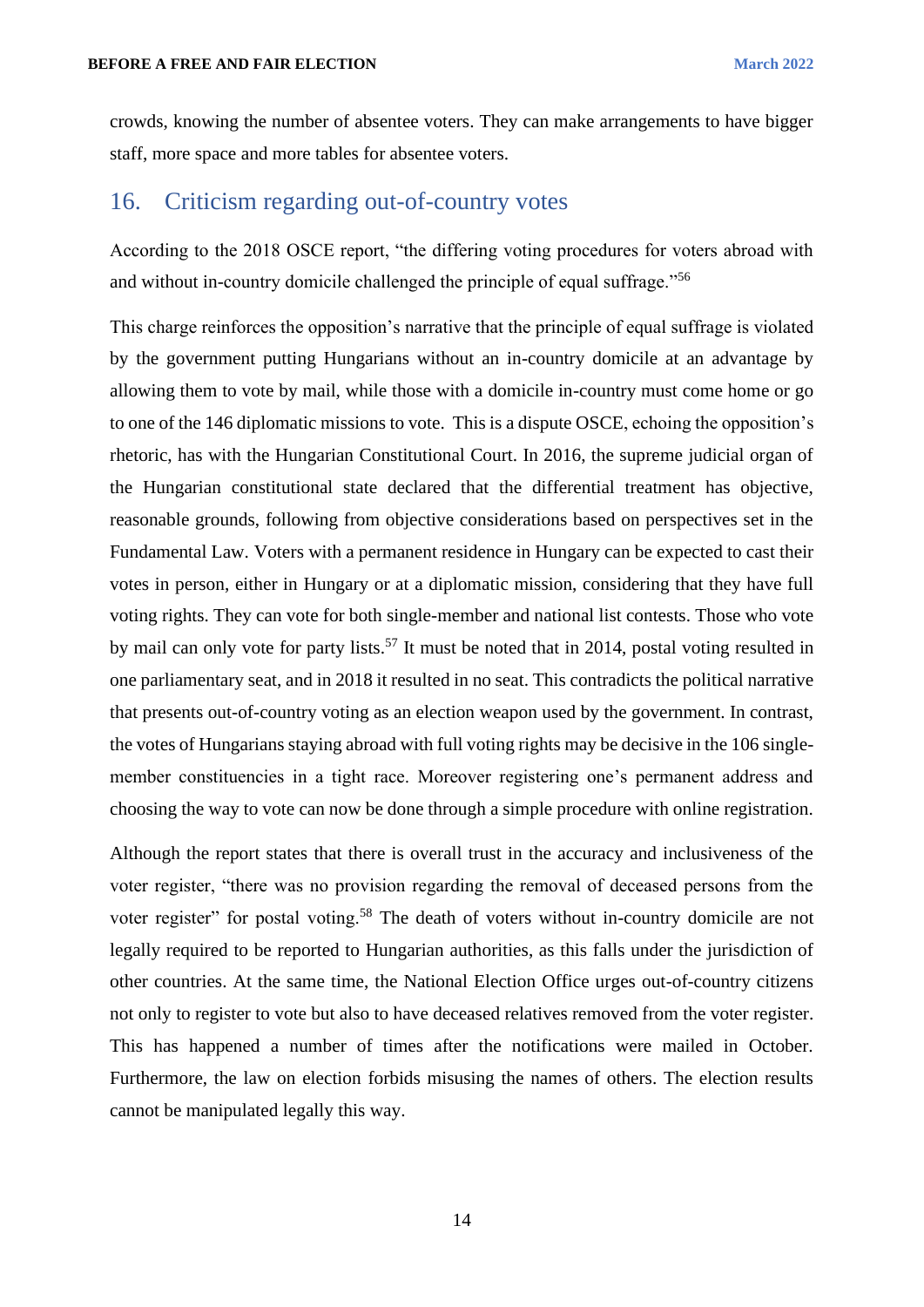## <span id="page-15-0"></span>17. Criticism related to the preferential national minority mandate

A most innovative and inclusive part of the 2011 Hungarian electoral regulation is allowing voters from national minorities to vote for their national minority self-government's list instead of a party list if they wish. But OSCE in 2018 found a reason to criticise even this area. "The nomination of candidates for national minority lists lacks transparency, in particular because there are no established and public procedures regarding the manner by which the selfgovernment selects the candidates. Moreover, an individual choosing to participate in the election as a minority voter has no opportunity to choose among alternative national minority candidates or lists."<sup>59</sup>

This charge is factually incorrect. National minority lists are drawn up by national minority self-governments, and a public (!) meeting of the self-government's general assembly decides how many national minority candidates to nominate and who the candidates will be. Recording the affiliation with a national minority in the central voter registry is of the voter's own free will. Likewise, it is of the voter's free will to choose whether to vote for a national party list or for a national minority list. Thus, voters have a choice. The only requirement is for national minority self-governments to be able to make decisions. Lacking this, the Roma minority in 2022 could not draw up a national minority list.

#### <span id="page-15-1"></span>18. Issues related to persons with disabilities

The criticism in the 2018 report touched upon persons "disenfranchised by an individualized court decision due to mental incapacity."<sup>60</sup>

This is factually correct. In Hungary, the court decides, based on the opinion of a medical expert, whether to place a person under partial or general guardianship. In the latter case, until 2011, the person lost their right to vote. In a sign of progress, since then the court may decide to place a person under guardianship without revoking their right to vote. The courts exclude from voting adult persons whose mental capacity required for the exercise of the franchise is permanently or recurringly significantly reduced because of his or her intellectual disability or is permanently and entirely lacking because of his or her psychological condition or intellectual disability.<sup>61</sup> At the same time, the report conceded that positive steps have been taken to facilitate the rights of persons with physical and sensory disabilities to vote. Voters can request registration at a polling station accessible for persons with impaired mobility within their constituency and apply for voting information and a voting template in Braille.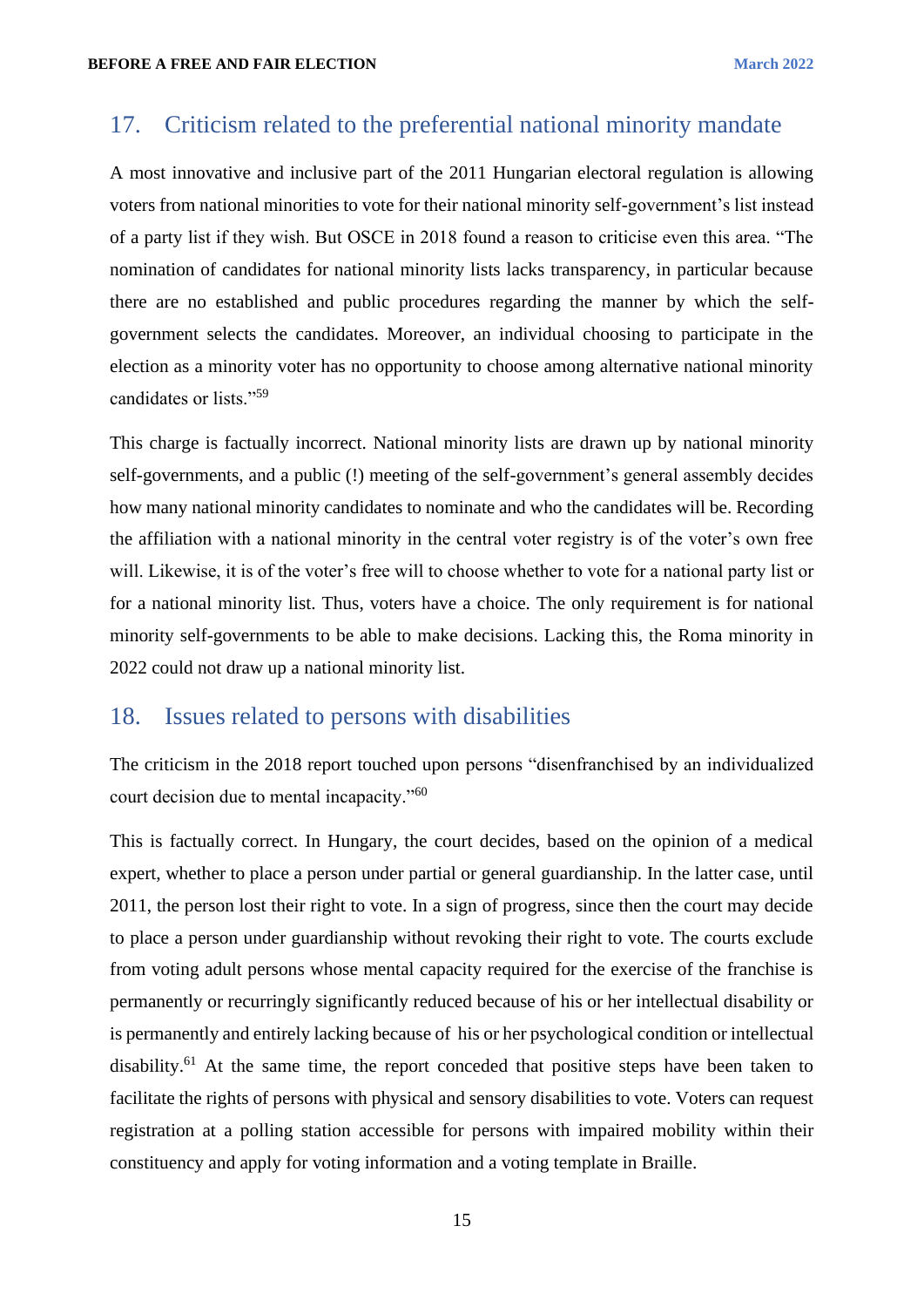## <span id="page-16-0"></span>19. Objections to hostile and intimidating rhetoric

OSCE in 2018 complained that "hostile, intimidating and, at times, xenophobic rhetoric featured prominently in the campaign."<sup>62</sup>

Two years before the start of the official campaign, the most important politician in the leftwing alliance made threatening comments regarding what happens after the election. In 2020, he threatened the director of the National Theatre by saying, "Vidnyánszky & co will stay in position as long as Orbán does. After that, they are out. What's more, they will be fugitives in every sense of the word."<sup>63</sup> Less than a year ago he threatened ruling party MPs with imprisonment. "You will be taken, too. It will not be long. In a year, or in one and a half years..."<sup>64</sup>

While the OSCE report four years ago raised concerns about the voting rights of people living with disabilities, in this year's campaign negative comments about people with disabilities should be recorded. The joint opposition's candidate for prime minister, Péter Márki-Zay used the term "retarded" in a negative manner to refer to the ruling party's supporters. His comment was denounced by, among others, the Hungarian Association for Persons with Intellectual Disability, the National Autistic Society, the National Federation of Organisations of People with a Physical Disability, the Mental Health Interest Forum, the Hungarian Association of the Deaf and Hard of Hearing, the Hungarian Deafblind Association and László Szabó, chair of the Hungarian Paralympic Committee. This was not the only time Márki-Zay has made hostile and negative comments. He has called voters who believe that Fidesz is anti-immigrant "dumb"<sup>65</sup>, supporters of the utility cost reduction programme "manure-eating mushrooms"<sup>66</sup>, and parents who worry about the spread of LGBTQ propaganda "insane"<sup>67</sup>. Another example of his negative comments is when he was talking about not understanding "how Fidesz could have more voters now than in 2018<sup>"68</sup>, as the elderly have been decimated by the coronavirus.

If the OSCE mission monitors the current campaign in a fairer way than they did the one four years ago, at this point they would not be able to avoid condemning Márki-Zay's activities.

### <span id="page-16-1"></span>20. Vulnerable minority

The 2018 OSCE report discussed the particularly vulnerable Roma minority. According to the observers, "there is considerable dependence of the Roma, many living in abject poverty, on the locally-administered public works scheme. ODIHR LEOM interlocutors repeatedly asserted that the fear of losing access to the limited public works funds would force many Roma and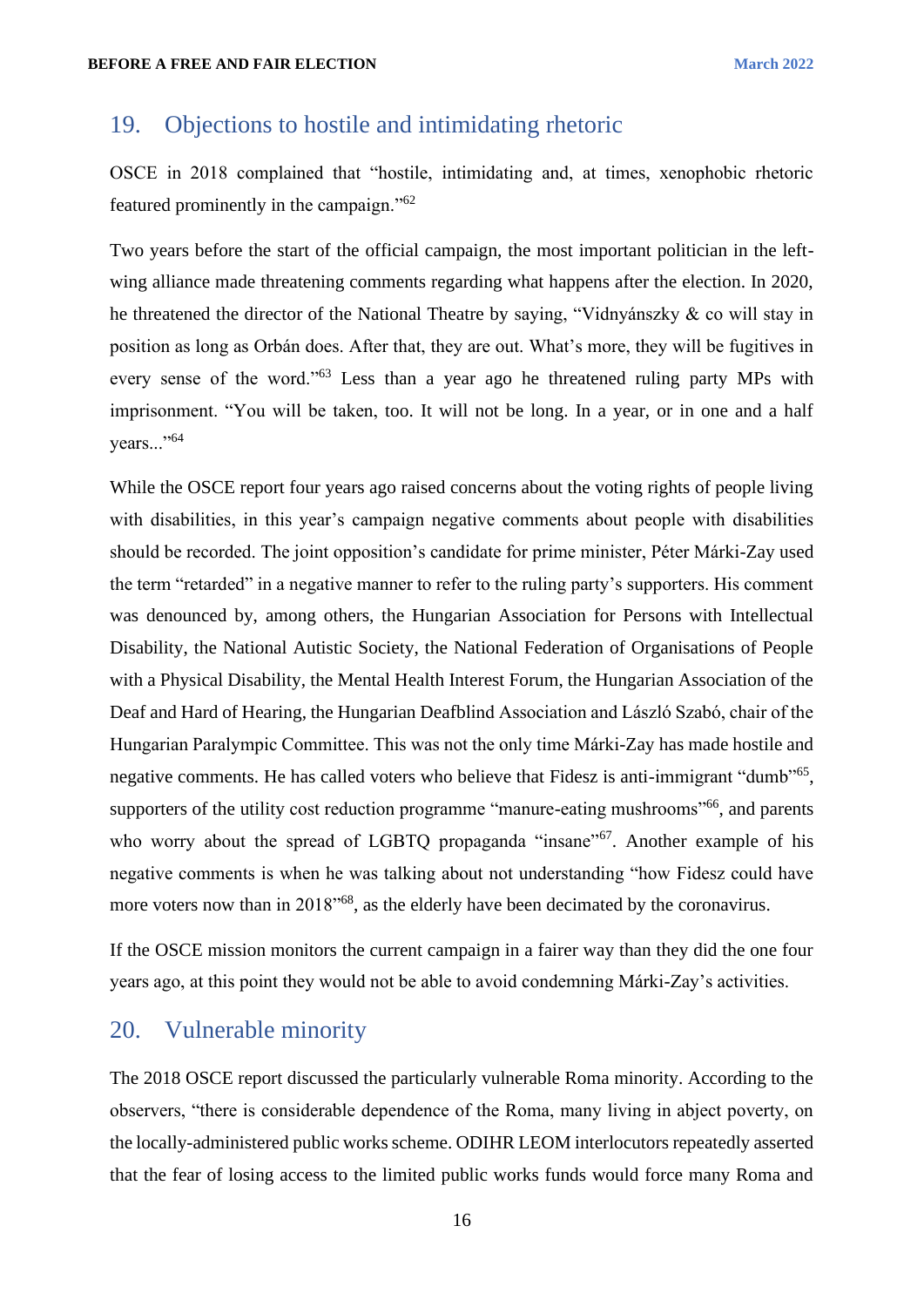other economically-disadvantaged persons to vote for Fidesz. Further, the ODIHR LEOM observed the distribution of free food in a Roma community on behalf of a Fidesz candidate. This was an instance perceived as vote-buying by Roma interlocutors."<sup>69</sup>

Yet it is nearly impossible to prove in a statistically sound manner whether the instance was unique or part of a general phenomenon. The report four years ago completely ignored the possibility that people participating in the public works scheme could indeed be grateful for their work-based income to the government that arranged the scheme and they may vote for the government without any manipulation.

Since the parliamentary by-election in the town of Szerencs, the left has kept the accusation of free food distribution by Fidesz on the agenda. Back then, the name of the Fidesz-KDNP candidate was put on a bag of potatoes, making it look like the ruling parties were giving out the package.<sup>70</sup> The risk of threatening people with taking away their work opportunities and livelihood can be present both with right-wing and left-wing local governments. At the same time, the number of participants in the public work scheme has dropped significantly in the past four years, from 126,000 in 2018 to 79,000 in early 2022.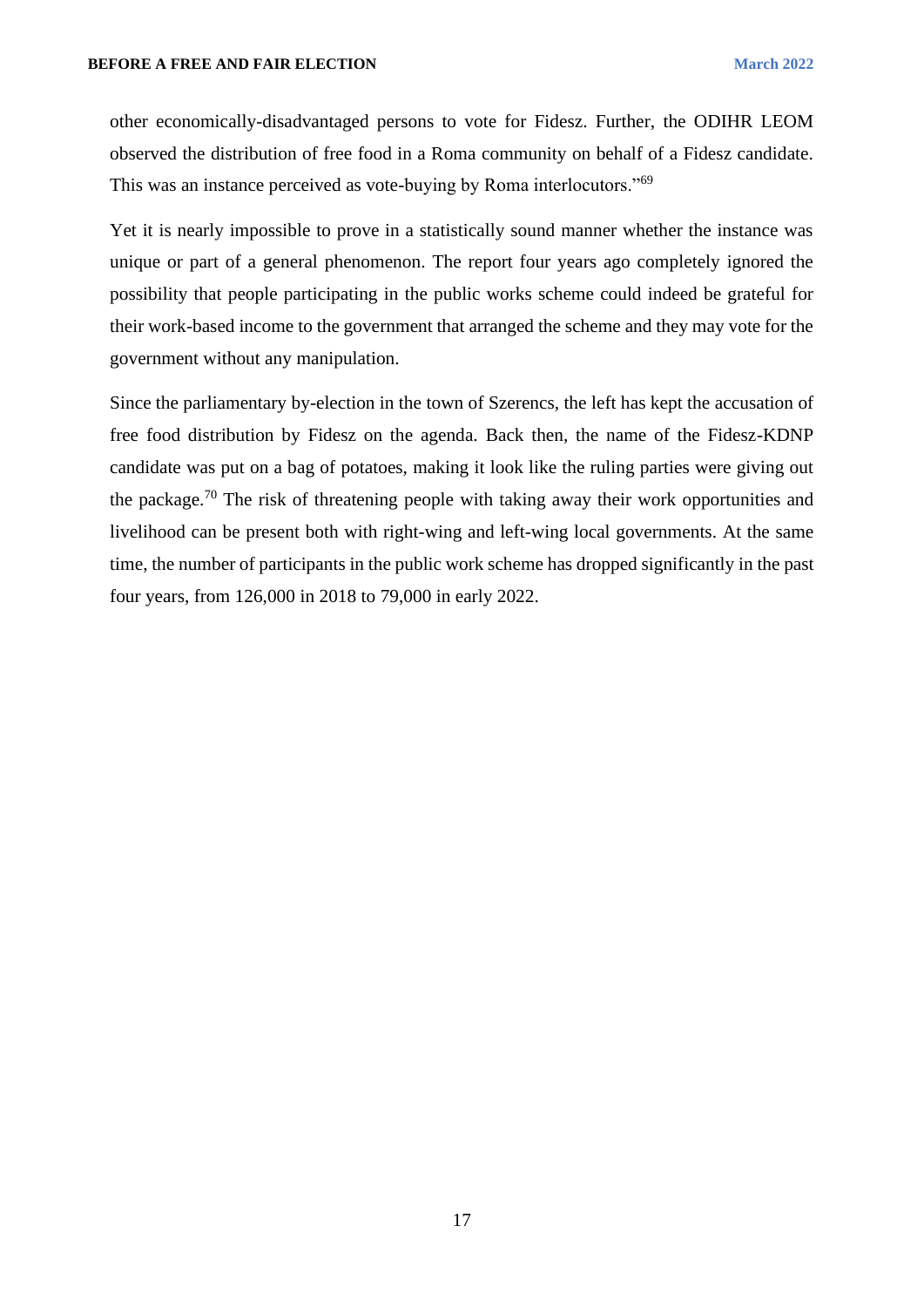#### <span id="page-18-0"></span>**Notes**

<sup>1</sup> Act CCIII of 2011 on the Elections of Members of Parliament of Hungary <https://net.jogtar.hu/jogszabaly?docid=a1100203.tv>

<sup>2</sup> The Programme of National Cooperation, p. 13[.https://www.parlament.hu/irom39/00047/00047\\_e.pdf](https://www.parlament.hu/irom39/00047/00047_e.pdf)

<sup>3</sup> <https://www.atv.hu/belfold/20211124/molnar-zsolt-mar-tobb-mint-15-ezren-jelentkeztek-szavazatszamlalonak> <sup>4</sup> OSCE/ODIHR report,<https://www.osce.org/files/f/documents/7/6/511429.pdf>

<sup>5</sup>Amnesty International Magyarország, Autonómia Alapítvány, Civil Kollégium Alapítvány, Emberség Erejével Alapítvány, Eötvös Károly Intézet, Háttér Társaság, K-Monitor Közhasznú Egyesület, Közélet Iskolája Alapítvány, Levegő Munkacsoport, Magyarországi Európa Társaság, Magyar Helsinki Bizottság, Magyar Női Érdekérvényesítő Szövetség, MENŐK – Magyar Európai Nők Fóruma Egyesület, Mérték Médiaelemző Műhely, Ökotárs Alapítvány, Political Capital, Társaság a Szabadságjogokért, Transparency International Magyarország, Unhack Democracy, Védegylet Egyesület [https://helsinki.hu/wp-content/uploads/2022/01/Magyar-civil](https://helsinki.hu/wp-content/uploads/2022/01/Magyar-civil-szervezetek-kozos-levele-ODIHR-2022-es-valasztasok-HU.pdf)[szervezetek-kozos-levele-ODIHR-2022-es-valasztasok-HU.pdf](https://helsinki.hu/wp-content/uploads/2022/01/Magyar-civil-szervezetek-kozos-levele-ODIHR-2022-es-valasztasok-HU.pdf)

<sup>6</sup> <https://www.politico.eu/article/meps-call-for-full-scale-election-observation-in-hungary/>

<sup>7</sup> OSCE/ODIHR (2018) Hungary. Parliamentary elections 8 April 2018 ODIHR Limited Election Observation Mission Final Report.<https://www.osce.org/files/f/documents/0/9/385959.pdf>

 $\frac{8}{9}$  OSCE/ODIHR (2018) p. 21

<sup>9</sup> [https://www.szabadeuropa.hu/a/mintegy-30-ezren-jelentkeztek-eddig-szavazatszamlalonak-de-kik-ok-es-mit](https://www.szabadeuropa.hu/a/mintegy-30-ezren-jelentkeztek-eddig-szavazatszamlalonak-de-kik-ok-es-mit-csinalnak/31728599.html)[csinalnak/31728599.html](https://www.szabadeuropa.hu/a/mintegy-30-ezren-jelentkeztek-eddig-szavazatszamlalonak-de-kik-ok-es-mit-csinalnak/31728599.html)

<sup>10</sup> OSCE/ODIHR (2018) p. 21

<sup>11</sup> Nézőpont Institute (2020) V Soros elbukott kísérlete. A hálózat eredménytelen lépései Magyarország lejáratására a koronavírus-törvény okán (Soros' failed attempt. The unsuccessful steps of the network to discredit Hungary regarding the coronavirus law) [https://nezopont.hu/wp-](https://nezopont.hu/wp-content/uploads/2020/05/nezopont_intezet_soros_elbukott_kiserlete_20200507.pdf)

[content/uploads/2020/05/nezopont\\_intezet\\_soros\\_elbukott\\_kiserlete\\_20200507.pdf](https://nezopont.hu/wp-content/uploads/2020/05/nezopont_intezet_soros_elbukott_kiserlete_20200507.pdf)

<sup>12</sup> [https://abouthungary.hu/blog/shocker-head-of-global-media-organization-admits-to-participating-in-campaign](https://abouthungary.hu/blog/shocker-head-of-global-media-organization-admits-to-participating-in-campaign-to-push-biased-coverage-of-hungary?fbclid=IwAR1CG3-OreN1muykNpzr5NwJ1qv3P-93-ToMuep4PRZbMpW9NQSal5HBPXo)[to-push-biased-coverage-of-hungary?fbclid=IwAR1CG3-OreN1muykNpzr5NwJ1qv3P-93-](https://abouthungary.hu/blog/shocker-head-of-global-media-organization-admits-to-participating-in-campaign-to-push-biased-coverage-of-hungary?fbclid=IwAR1CG3-OreN1muykNpzr5NwJ1qv3P-93-ToMuep4PRZbMpW9NQSal5HBPXo)

[ToMuep4PRZbMpW9NQSal5HBPXo](https://abouthungary.hu/blog/shocker-head-of-global-media-organization-admits-to-participating-in-campaign-to-push-biased-coverage-of-hungary?fbclid=IwAR1CG3-OreN1muykNpzr5NwJ1qv3P-93-ToMuep4PRZbMpW9NQSal5HBPXo)

<sup>13</sup> OSCE/ODIHR (2018) p. 13

<sup>14</sup> OSCE ODIHR (2018) p. 2

<sup>15</sup> Official registry of contracts, Prime Minister's Cabinet Office

[https://kormany.hu/dokumentumtar/miniszterelnoki-kabinetiroda-hivatalos-szerzodesnyilvantartas-2020-12-31](https://kormany.hu/dokumentumtar/miniszterelnoki-kabinetiroda-hivatalos-szerzodesnyilvantartas-2020-12-31-ig) [ig](https://kormany.hu/dokumentumtar/miniszterelnoki-kabinetiroda-hivatalos-szerzodesnyilvantartas-2020-12-31-ig)

<sup>16</sup> [https://index.hu/belfold/2014/02/07/megis\\_fizet\\_a\\_fidesz\\_a\\_kormanynak\\_a\\_kampanyszlogenert](https://index.hu/belfold/2014/02/07/megis_fizet_a_fidesz_a_kormanynak_a_kampanyszlogenert)

<sup>17</sup> OSCE/ODIHR (2018) p. 5

<sup>18</sup> OSCE/ODIHR (2018) p. 12

<sup>19</sup> OSCE/ODIHR (2018) p. 13

<sup>20</sup> Act XXXVI of 2013, 144.§

 $^{21}$  Hungarian State Audit Office (2020) A választási kampányidőszakban, az egyes médiafelületeken megjelenő politikai hirdetések jogszabályi környezete. (The legal environment of political adverts published in campaign periods on different media platforms) June 2020

[https://www.asz.hu/storage/files/files/elemzesek/2020/politikai\\_hird\\_20200603.pdf?ctid=1296](https://www.asz.hu/storage/files/files/elemzesek/2020/politikai_hird_20200603.pdf?ctid=1296)

<sup>22</sup> Based on figures from the Meta ad library.<https://www.facebook.com/ads/library/report/?source=nav-header> <sup>23</sup> OSCE/ODIHR (2018) p. 18

<sup>24</sup> Médianéző Centre (2020) Növekvő sokszínűség. 10 tény a magyar médiáról (Increasing diversity. 10 facts about the Hungarian media).<https://nezopont.hu/novekvo-sokszinuseg-10-teny-a-magyar-mediarol/> 25

[https://www.bundesverfassungsgericht.de/SharedDocs/Entscheidungen/DE/2014/03/fs20140325\\_1bvf000111.ht](https://www.bundesverfassungsgericht.de/SharedDocs/Entscheidungen/DE/2014/03/fs20140325_1bvf000111.html) [ml](https://www.bundesverfassungsgericht.de/SharedDocs/Entscheidungen/DE/2014/03/fs20140325_1bvf000111.html)

<sup>26</sup> https://en.ejo.ch/media-economics/accountable-and-or-responsible-public-service-media-in-europe

<sup>27</sup> Nézőpont Institute (2022) Álobjektivitás és tárgyi tévedések. A német közmédia Magyarország-képe 2021-ben (False objectivity and factual errors .The image of Hungary in the German public service media in 2021. https://nezopont.hu/wp-content/uploads/2022/02/A-nemet-kozmedia-Magyarorszagrol\_alobjektvitias-es-targyitevedesek.pdf

28[https://www.3sat.de/kultur/kulturdoku/gegenwind-fuer-viktor-orban-](https://www.3sat.de/kultur/kulturdoku/gegenwind-fuer-viktor-orban-100.html?utm_source=mandiner&utm_medium=link&utm_campaign=mandiner_202203)

[100.html?utm\\_source=mandiner&utm\\_medium=link&utm\\_campaign=mandiner\\_202203](https://www.3sat.de/kultur/kulturdoku/gegenwind-fuer-viktor-orban-100.html?utm_source=mandiner&utm_medium=link&utm_campaign=mandiner_202203)

<sup>29</sup> OSCE/ODIHR (2018) p. 19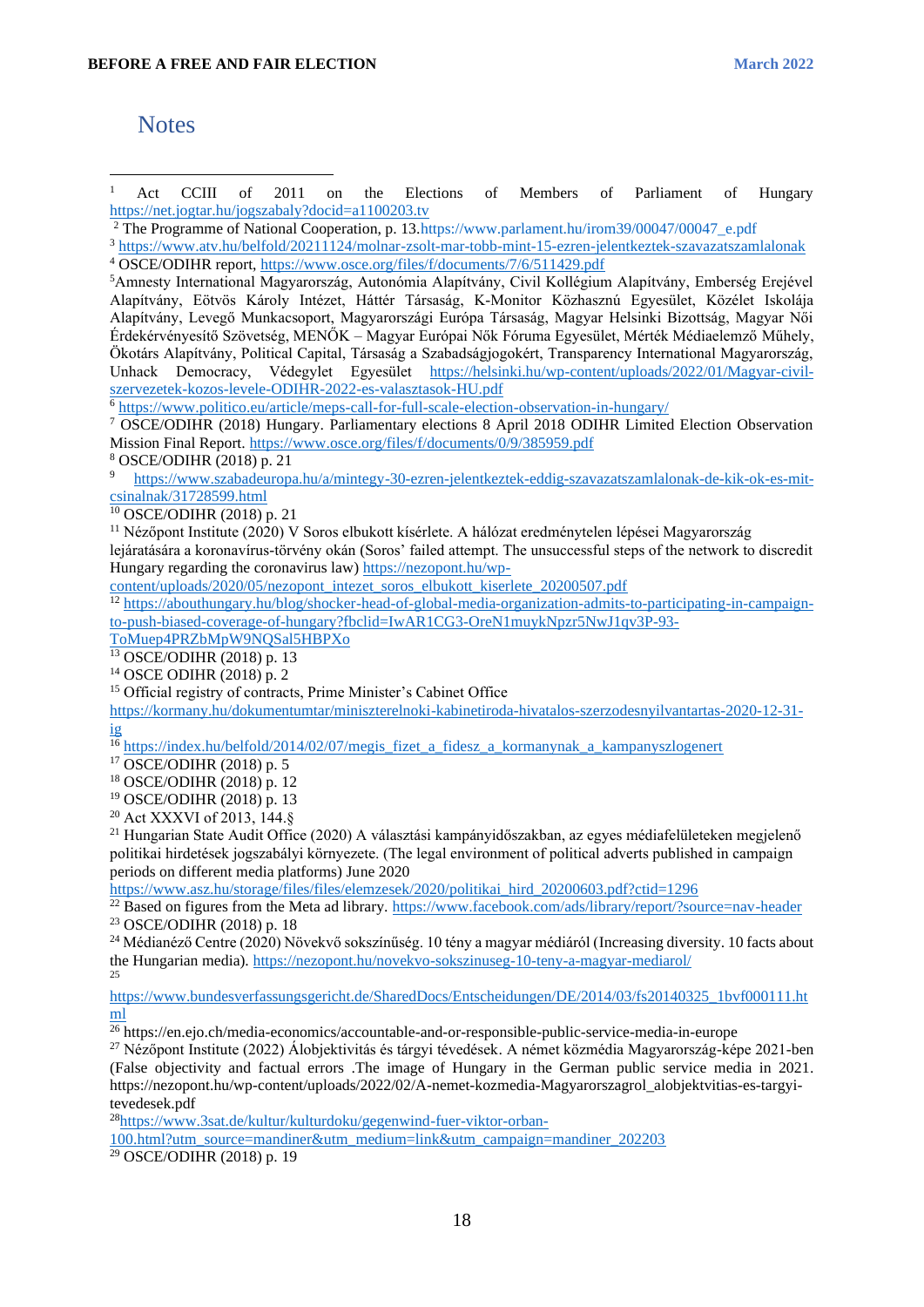<sup>30</sup> Critical media outlets in 2010: 168 óra, 168.hu, 24.hu, ATV, atv.hu, Blikk, Blikk.hu, Élet és Irodalom, Hetek, hetek.hu, Hócipő, HVG, hvg.hu, Index, Klubrádió, kuruc.info, Magyar Narancs, magyarnarancs.hu, mfor.hu, NEO FM, Népszabadság, Népszava, nepszava.hu, nlcafe.hu, nol.hu, Nők Lapja, nyugat.hu, portfolio.hu, privatbankar.hu, Propeller.hu, RTL Klub, stop.hu, szeretlekmagyarorszag.hu, Színes Ász, Vasárnapi Blikk. Critical media outlets launched since 2010: 444.hu, alfahir.hu, atlatszo.hu, azonnali.hu, direkt36.hu, Euronews, ezalenyeg.hu, g7.hu, hírklikk.hu, Jelen, jelen.media, Magyar Hang, hang.hu, merce.hu, napi.hu, noklapja.hu, nyugatifeny.hu, Pesti Hírlap, rtl.hu, pestihírlap.hu, Spirit FM, szabadeuropa.hu, telex.hu, ugytudjuk.hu, valaszonline.hu, zsurpubi.hu <sup>31</sup> Survey by Nézőpont Institute in July-September 2021, with a personal interview of 6,000 respondents <sup>32</sup> OSCE/ODIHR (2018) p. 19 <sup>33</sup> The Fundamental Law of Hungary, Article 9 <sup>34</sup> Act CIV of 2010 on the Freedom of the Press and the Fundamental Rules of Media Content <sup>35</sup> <https://444.hu/2015/09/10/hitler-bajszos-orbannal-a-cimlapjan-jelent-meg-a-mai-a-magyar-narancs> <sup>36</sup> Magyar Narancs cover 2021/6 [https://magyarnarancs.hu/interaktiv/elfogyott-a-magyar-narancs-orban-nem](https://magyarnarancs.hu/interaktiv/elfogyott-a-magyar-narancs-orban-nem-tudott-venni-239943)[tudott-venni-239943](https://magyarnarancs.hu/interaktiv/elfogyott-a-magyar-narancs-orban-nem-tudott-venni-239943) <sup>37</sup> Caricature of Jesus Christ published in Népszava, 28 April 2020 https://papaigabor.wordpress.com/2020/04/27/kronikus/ <sup>38</sup> EBESZ/ODIHR (2018) pp. 19 <sup>39</sup> <https://444.hu/2013/11/02/bajai-kamuvideo-mindenki-azt-szerette-volna-hogy-igaz-legyen> <sup>40</sup>For the reasoning, see:<https://www.parlament.hu/irom39/12865/12865.pdf> <sup>41</sup> OSCE/ODIHR (2018) p. 19 <sup>42</sup> Médianéző Centre (2020) Növekvő sokszínűség. 10 tény a magyar médiáról (Increasing diversity. 10 facts about the Hungarian media).<https://nezopont.hu/novekvo-sokszinuseg-10-teny-a-magyar-mediarol/> <sup>43</sup> Act XXXVI of 2013, Chapter XII <sup>44</sup> OSCE/ODIHR (2018) p. 21 <sup>45</sup> OSCE/ODIHR (2018) p. 22 46 [https://www.valasztas.hu/documents/20182/569180/A+Nemzeti+V%C3%A1laszt%C3%A1si+Bizotts%C3%A1](https://www.valasztas.hu/documents/20182/569180/A+Nemzeti+V%C3%A1laszt%C3%A1si+Bizotts%C3%A1g+%C3%BCl%C3%A9s%C3%A9nek+jegyz%C5%91k%C3%B6nyve+20180427.pdf/194a7aeb-ffa8-4102-8a53-0d193ddfd087?version=1.0) [g+%C3%BCl%C3%A9s%C3%A9nek+jegyz%C5%91k%C3%B6nyve+20180427.pdf/194a7aeb-ffa8-4102-](https://www.valasztas.hu/documents/20182/569180/A+Nemzeti+V%C3%A1laszt%C3%A1si+Bizotts%C3%A1g+%C3%BCl%C3%A9s%C3%A9nek+jegyz%C5%91k%C3%B6nyve+20180427.pdf/194a7aeb-ffa8-4102-8a53-0d193ddfd087?version=1.0) [8a53-0d193ddfd087?version=1.0](https://www.valasztas.hu/documents/20182/569180/A+Nemzeti+V%C3%A1laszt%C3%A1si+Bizotts%C3%A1g+%C3%BCl%C3%A9s%C3%A9nek+jegyz%C5%91k%C3%B6nyve+20180427.pdf/194a7aeb-ffa8-4102-8a53-0d193ddfd087?version=1.0) <sup>47</sup> <https://www.valasztas.hu/jogorvoslat> <sup>48</sup> OSCE/ODIHR (2018) p. 20 49[https://www.parlament.hu/web/guest/interpellaciok-kerdesek-azonnali-kerdesek](https://www.parlament.hu/web/guest/interpellaciok-kerdesek-azonnali-kerdesek-cimzettenkent?p_p_id=hu_parlament_cms_pair_portlet_PairProxy_INSTANCE_9xd2Wc9jP4z8&amp;p_p_lifecycle=1&amp;p_p_state=normal&amp;p_p_mode=view&amp;_hu_parlament_cms_pair_portlet_PairProxy_INSTANCE_9xd2Wc9jP4z8_pairAction=http%3A%2F%2Fwww.parlament.hu%2Finternet%2Fcplsql%2Fogy_irom.irom_cimzett_atal%3FP_IROMTIP%3Dnull%26P_IROMTIP%3DI%26P_ALLAPOT%3Dnull%26P_CKL%3D41%26P_FRAK%3Dnull%26P_CIMZETT%3Dnull%26P_CIMZETT%3DME&amp;p_auth=wkrpbPKt)[cimzettenkent?p\\_p\\_id=hu\\_parlament\\_cms\\_pair\\_portlet\\_PairProxy\\_INSTANCE\\_9xd2Wc9jP4z8&p\\_p\\_lifecycle](https://www.parlament.hu/web/guest/interpellaciok-kerdesek-azonnali-kerdesek-cimzettenkent?p_p_id=hu_parlament_cms_pair_portlet_PairProxy_INSTANCE_9xd2Wc9jP4z8&amp;p_p_lifecycle=1&amp;p_p_state=normal&amp;p_p_mode=view&amp;_hu_parlament_cms_pair_portlet_PairProxy_INSTANCE_9xd2Wc9jP4z8_pairAction=http%3A%2F%2Fwww.parlament.hu%2Finternet%2Fcplsql%2Fogy_irom.irom_cimzett_atal%3FP_IROMTIP%3Dnull%26P_IROMTIP%3DI%26P_ALLAPOT%3Dnull%26P_CKL%3D41%26P_FRAK%3Dnull%26P_CIMZETT%3Dnull%26P_CIMZETT%3DME&amp;p_auth=wkrpbPKt) [=1&p\\_p\\_state=normal&p\\_p\\_mode=view&\\_hu\\_parlament\\_cms\\_pair\\_portlet\\_PairProxy\\_INSTANCE\\_9xd2Wc9j](https://www.parlament.hu/web/guest/interpellaciok-kerdesek-azonnali-kerdesek-cimzettenkent?p_p_id=hu_parlament_cms_pair_portlet_PairProxy_INSTANCE_9xd2Wc9jP4z8&amp;p_p_lifecycle=1&amp;p_p_state=normal&amp;p_p_mode=view&amp;_hu_parlament_cms_pair_portlet_PairProxy_INSTANCE_9xd2Wc9jP4z8_pairAction=http%3A%2F%2Fwww.parlament.hu%2Finternet%2Fcplsql%2Fogy_irom.irom_cimzett_atal%3FP_IROMTIP%3Dnull%26P_IROMTIP%3DI%26P_ALLAPOT%3Dnull%26P_CKL%3D41%26P_FRAK%3Dnull%26P_CIMZETT%3Dnull%26P_CIMZETT%3DME&amp;p_auth=wkrpbPKt) [P4z8\\_pairAction=http%3A%2F%2Fwww.parlament.hu%2Finternet%2Fcplsql%2Fogy\\_irom.irom\\_cimzett\\_atal](https://www.parlament.hu/web/guest/interpellaciok-kerdesek-azonnali-kerdesek-cimzettenkent?p_p_id=hu_parlament_cms_pair_portlet_PairProxy_INSTANCE_9xd2Wc9jP4z8&amp;p_p_lifecycle=1&amp;p_p_state=normal&amp;p_p_mode=view&amp;_hu_parlament_cms_pair_portlet_PairProxy_INSTANCE_9xd2Wc9jP4z8_pairAction=http%3A%2F%2Fwww.parlament.hu%2Finternet%2Fcplsql%2Fogy_irom.irom_cimzett_atal%3FP_IROMTIP%3Dnull%26P_IROMTIP%3DI%26P_ALLAPOT%3Dnull%26P_CKL%3D41%26P_FRAK%3Dnull%26P_CIMZETT%3Dnull%26P_CIMZETT%3DME&amp;p_auth=wkrpbPKt) [%3FP\\_IROMTIP%3Dnull%26P\\_IROMTIP%3DI%26P\\_ALLAPOT%3Dnull%26P\\_CKL%3D41%26P\\_FRAK](https://www.parlament.hu/web/guest/interpellaciok-kerdesek-azonnali-kerdesek-cimzettenkent?p_p_id=hu_parlament_cms_pair_portlet_PairProxy_INSTANCE_9xd2Wc9jP4z8&amp;p_p_lifecycle=1&amp;p_p_state=normal&amp;p_p_mode=view&amp;_hu_parlament_cms_pair_portlet_PairProxy_INSTANCE_9xd2Wc9jP4z8_pairAction=http%3A%2F%2Fwww.parlament.hu%2Finternet%2Fcplsql%2Fogy_irom.irom_cimzett_atal%3FP_IROMTIP%3Dnull%26P_IROMTIP%3DI%26P_ALLAPOT%3Dnull%26P_CKL%3D41%26P_FRAK%3Dnull%26P_CIMZETT%3Dnull%26P_CIMZETT%3DME&amp;p_auth=wkrpbPKt) [%3Dnull%26P\\_CIMZETT%3Dnull%26P\\_CIMZETT%3DME&p\\_auth=wkrpbPKt](https://www.parlament.hu/web/guest/interpellaciok-kerdesek-azonnali-kerdesek-cimzettenkent?p_p_id=hu_parlament_cms_pair_portlet_PairProxy_INSTANCE_9xd2Wc9jP4z8&amp;p_p_lifecycle=1&amp;p_p_state=normal&amp;p_p_mode=view&amp;_hu_parlament_cms_pair_portlet_PairProxy_INSTANCE_9xd2Wc9jP4z8_pairAction=http%3A%2F%2Fwww.parlament.hu%2Finternet%2Fcplsql%2Fogy_irom.irom_cimzett_atal%3FP_IROMTIP%3Dnull%26P_IROMTIP%3DI%26P_ALLAPOT%3Dnull%26P_CKL%3D41%26P_FRAK%3Dnull%26P_CIMZETT%3Dnull%26P_CIMZETT%3DME&amp;p_auth=wkrpbPKt) <sup>50</sup> [https://hirado.hu/belfold/belpolitika/cikk/2019/11/20/a-parlamenti-botranyok-megfekezeserol-szolo-vita](https://hirado.hu/belfold/belpolitika/cikk/2019/11/20/a-parlamenti-botranyok-megfekezeserol-szolo-vita-ujabb-ellenzeki-botranyhoz-vezetett)[ujabb-ellenzeki-botranyhoz-vezetett](https://hirado.hu/belfold/belpolitika/cikk/2019/11/20/a-parlamenti-botranyok-megfekezeserol-szolo-vita-ujabb-ellenzeki-botranyhoz-vezetett) <sup>51</sup> OSCE/ODIHR (2018) p. 2 <sup>52</sup> IPU Parline. Global data on national parliaments (2022) Monthly ranking of women in national parliaments [https://data.ipu.org/women-ranking?month=3&year=2022](https://data.ipu.org/women-ranking?month=3&amp;year=2022) <sup>53</sup> OSCE/ODIHR (2018) p. 6 <sup>54</sup> In 2010, Veszprém county's 6th district had 26,982 registered voters, while Pest county's 12th district had 72,249 voters <sup>55</sup> OSCE/ODIHR (2018) p. 24 <sup>56</sup> OSCE/ODIHR (2018) p. 10 <sup>57</sup> 3086/2016. (IV. 26.) Constitutional Court ruling [https://alkotmanybirosag.hu/kozlemeny/kozlemeny-a](https://alkotmanybirosag.hu/kozlemeny/kozlemeny-a-levelben-torteno-szavazasra-vonatkozo-szabalyok-alkotmanyossagi-vizsgalatarol)[levelben-torteno-szavazasra-vonatkozo-szabalyok-alkotmanyossagi-vizsgalatarol](https://alkotmanybirosag.hu/kozlemeny/kozlemeny-a-levelben-torteno-szavazasra-vonatkozo-szabalyok-alkotmanyossagi-vizsgalatarol) <sup>58</sup> OSCE/ODIHR (2018) p. 10 <sup>59</sup> OSCE/ODIHR (2018) p. 12  $60$  OSCE/ODIHR (2018) p. 9 <sup>61</sup> Act XXXVI of 2013, 13/A§ <sup>62</sup> OSCE/ODIHR (2018) p. 14 63 https://www.facebook.com/permalink.php?story\_fbid=3616746728357763&id=187301974635606&\_tn\_=%2

[CO\\*F](https://www.facebook.com/permalink.php?story_fbid=3616746728357763&amp;id=187301974635606&amp;__tn__=%2CO*F)

 $\frac{64 \text{ https://www.facebook.com/watch?v=260869029094531}}{64 \text{ https://www.facebook.com/watch?v=260869029094531}}$ 

<sup>65</sup> <https://videa.hu/videok/origo-videorovat/hirek-politika/marki-zay-megint-sertegeti-a-faQmZVUFioXakprB>